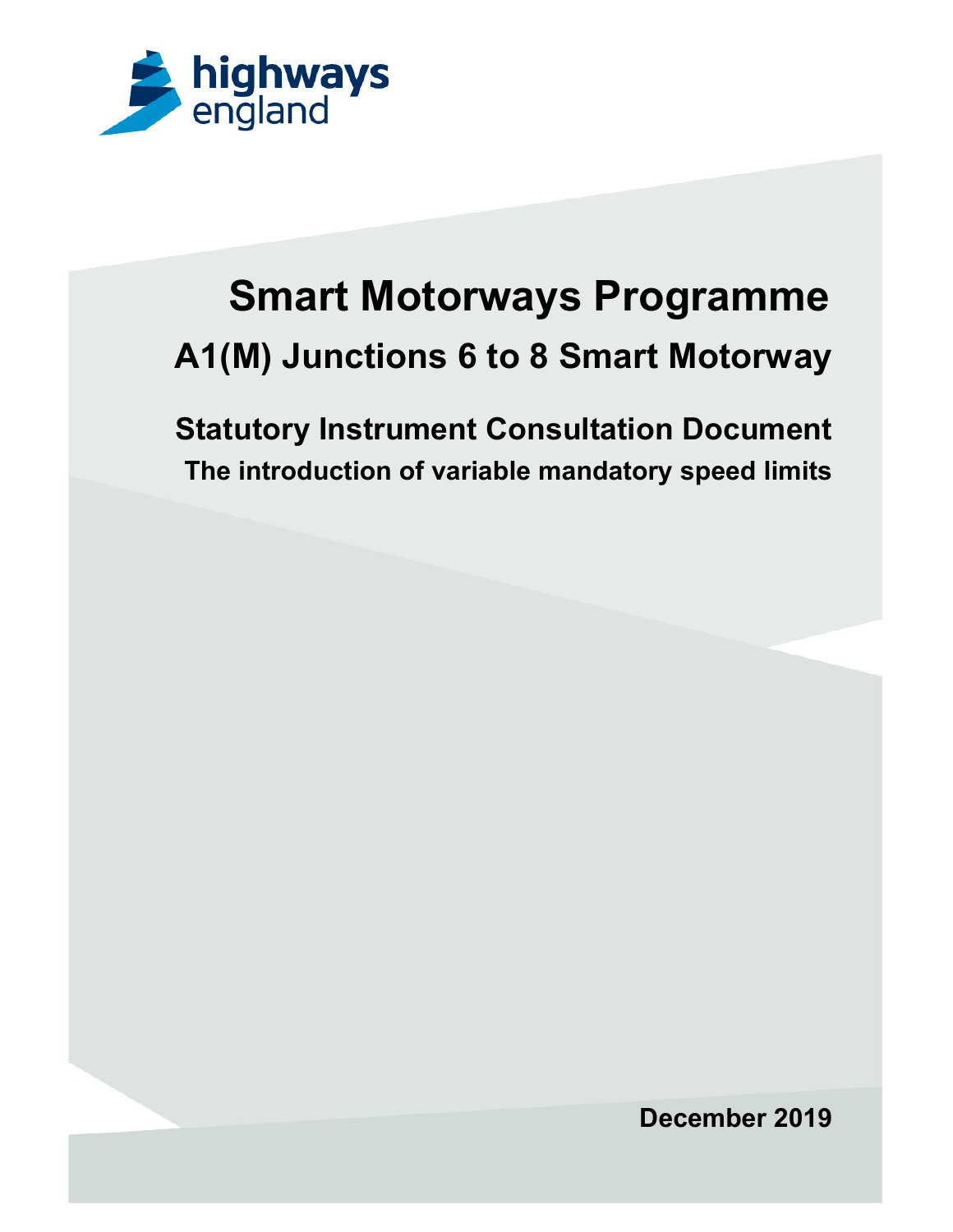## Summary of the consultation

| Topic of this<br>consultation | The implementation of variable mandatory speed limits (VMSL) between<br>junctions 6 and 8 of the A1(M) motorway.                                                                                                                                                                                          |
|-------------------------------|-----------------------------------------------------------------------------------------------------------------------------------------------------------------------------------------------------------------------------------------------------------------------------------------------------------|
| Scope of this<br>consultation | We are keen to have your comments on the implementation of variable<br>mandatory speed limits for the A1(M) smart motorway scheme between<br>junctions 6 and 8. We specifically would like to hear how the proposal could<br>affect you, your organisation or those you represent.                        |
|                               | It is important to note that this is not a consultation on the actual policy of<br>using variable mandatory speed limits (VMSL). Use of this traffic<br>management feature is already established government policy. We are<br>therefore seeking your views on the proposal set out within this document. |
| <b>Geographical scope</b>     | The proposed smart motorway scheme will enable proactive management<br>of the A1(M) carriageway, including slip roads between junctions 6<br>(Welwyn) and 8 (Stevenage North) on this major section of motorway.                                                                                          |

#### General Information

| Τo                                                        | The consultation is aimed at any affected stakeholder groups or<br>individuals.                                                                                                                                                                                                                                                                                                                                                                                                                                                         |
|-----------------------------------------------------------|-----------------------------------------------------------------------------------------------------------------------------------------------------------------------------------------------------------------------------------------------------------------------------------------------------------------------------------------------------------------------------------------------------------------------------------------------------------------------------------------------------------------------------------------|
| <b>Body/bodies</b><br>responsible for the<br>consultation | <b>Highways England</b>                                                                                                                                                                                                                                                                                                                                                                                                                                                                                                                 |
| <b>Duration</b>                                           | The consultation will last for a period of 4 weeks commencing on<br>10/02/20. The consultation will close on 09/03/20. Please ensure<br>responses arrive no later than the closing date.                                                                                                                                                                                                                                                                                                                                                |
| <b>Enquiries</b>                                          | <b>Stephen Bird</b><br>Project Manager<br><b>Highways England</b><br>2 Colmore Square<br>Birmingham<br><b>B4 6BN</b><br>A1MJ6-8@highwaysengland.co.uk                                                                                                                                                                                                                                                                                                                                                                                   |
| How to respond                                            | Please respond to the consultation through our online survey. A link to the<br>survey can be located here, or visit<br>https://highwaysengland.citizenspace.com/he/a1-m-junctions-6-to-8-<br>statutory-instrument-consult/<br>When responding, please state whether you are responding as an<br>individual or representing the views of an organisation. If responding on<br>behalf of a larger organisation, please make it clear what organisation you<br>represent and, where applicable, how the views of members were<br>gathered. |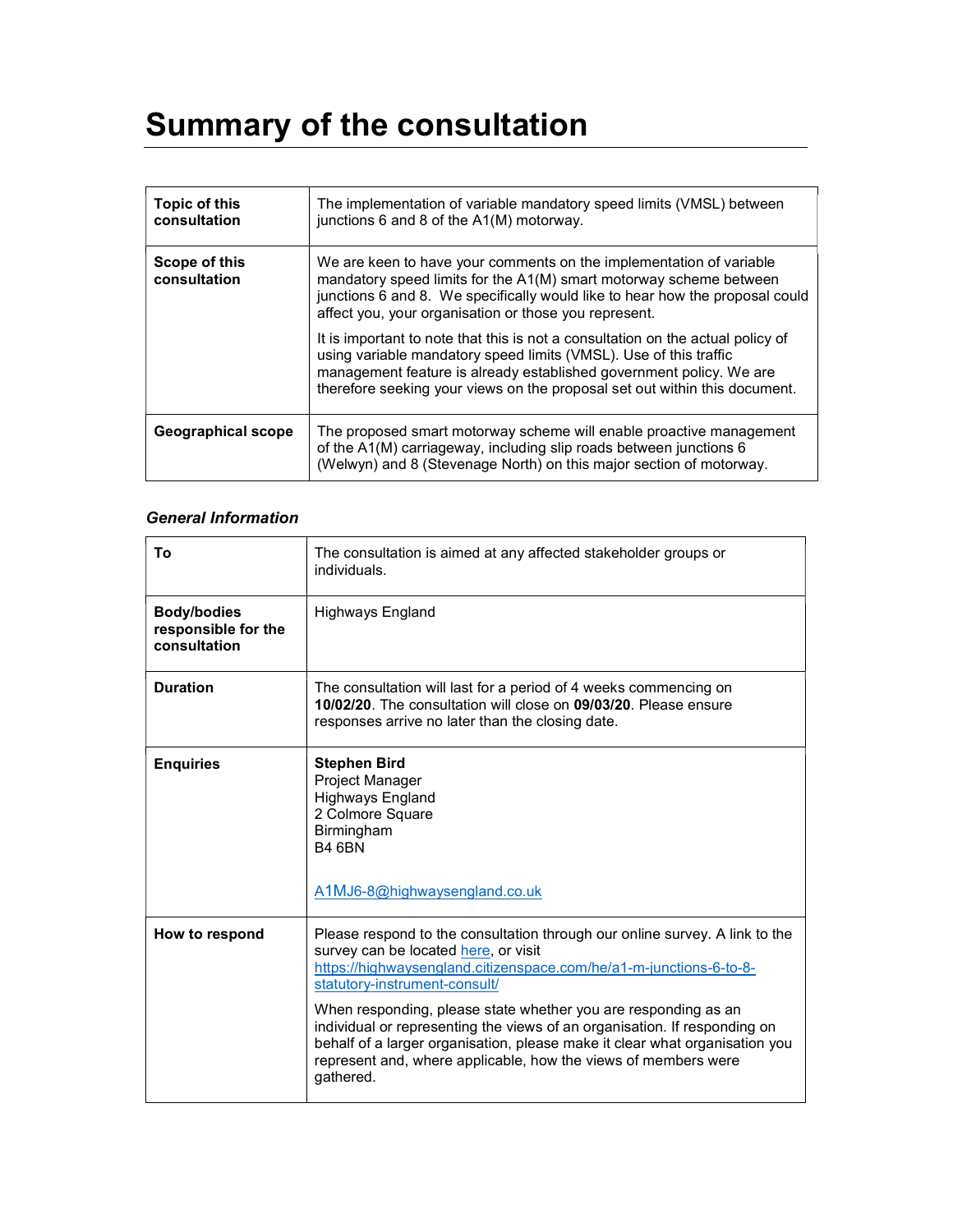| <b>Additional ways to</b><br>become involved                                    | You can complete the consultation response form at Appendix B and send<br>it to:                                                                                                                                                                                                                                                              |  |
|---------------------------------------------------------------------------------|-----------------------------------------------------------------------------------------------------------------------------------------------------------------------------------------------------------------------------------------------------------------------------------------------------------------------------------------------|--|
|                                                                                 | <b>Stephen Bird</b><br>Project Manager<br><b>Highways England</b><br>2 Colmore Square<br>Birmingham<br><b>B4 6BN</b><br>A1MJ6-8@highwaysengland.co.uk                                                                                                                                                                                         |  |
| After the<br>consultation                                                       | All responses received from consultees within the consultation period will<br>be considered and responded to as necessary. Following the consultation,<br>a summary report will be made available on the Highways England<br>website. The summary report will provide an analysis of responses<br>received and the Highways England response. |  |
|                                                                                 | Subject to results of the consultation, we envisage that the smart<br>motorway scheme would be operational by 2022/2023.                                                                                                                                                                                                                      |  |
| <b>Compliance with the</b><br>Government's<br><b>Consultation</b><br>principles | The consultation complies with the Government's Consultation Principles.                                                                                                                                                                                                                                                                      |  |
| Getting to this stage                                                           | The scheme was confirmed in Roads Investment Strategy 1 (2014) and<br>included in the Delivery Plan 2015-2020, with an undertaking to<br>commence construction by March 2020. It is expected that the scheme will<br>open to traffic in 2022/2023.                                                                                            |  |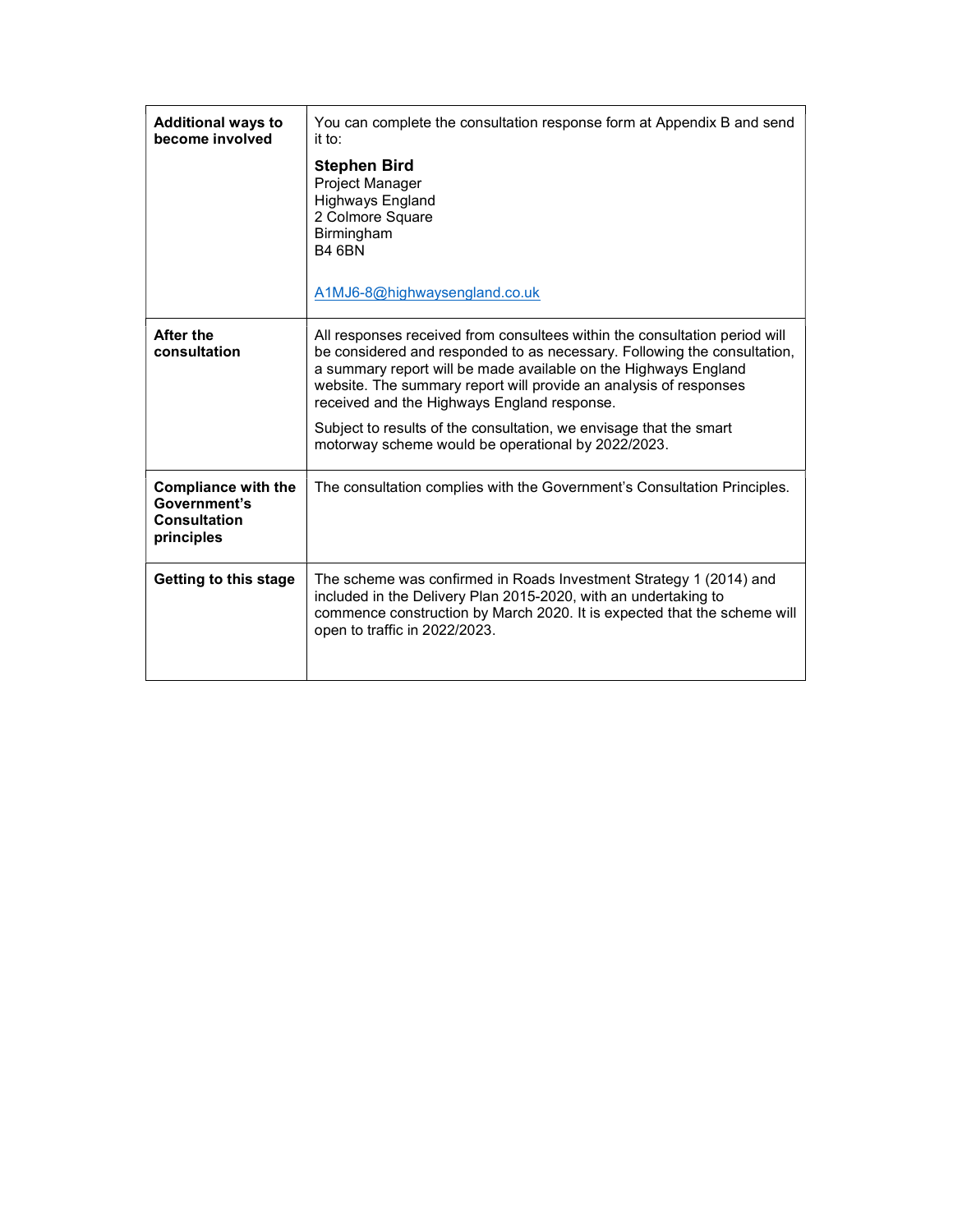## **Contents**

| 1<br><b>Executive Summary</b> |                                                                                         |                         |  |
|-------------------------------|-----------------------------------------------------------------------------------------|-------------------------|--|
| 1.                            | How we are conducting the consultation                                                  | $\mathbf{2}$            |  |
| 1.1.                          | What is this consultation about?                                                        | $\overline{2}$          |  |
| 1.2.                          | Why do we need the variable mandatory speed limits?                                     | $\overline{2}$          |  |
| 1.3.                          | Comments on the introduction of variable mandatory speed limits                         | $\overline{2}$          |  |
| 1.4.                          | Sending your consultation response                                                      | $\overline{2}$          |  |
| 1.5.                          | How we will act on your responses                                                       | 3                       |  |
| 1.6.                          | <b>Data Protection Statement</b>                                                        | 3                       |  |
| 1.7.                          | Further information                                                                     | $\overline{\mathbf{4}}$ |  |
| 1.8.                          | Government consultation principles                                                      | 4                       |  |
| 2.                            | Legislative changes                                                                     | 6                       |  |
| 2.1.                          | Legislative changes for the implementation of variable mandatory speed limits           | 6                       |  |
| 3.                            | General information on the A1(M) junctions 6 to 8 smart motorway<br>scheme              | $\overline{7}$          |  |
| 3.1.                          | Proposed extent of the A1(M) junctions 6 to 8 scheme variable mandatory speed<br>limits | $\overline{7}$          |  |
| 3.2.                          | <b>Key Features</b>                                                                     | 8                       |  |
| 3.3.                          | Enforcement                                                                             | 9                       |  |
| 4.                            | Operation of the A1(M) junctions 6 to 8 smart motorway scheme                           | 10                      |  |
| 4.1.                          | Normal operation                                                                        | 10                      |  |
| 4.2.                          | Variable mandatory speed limits                                                         | 11                      |  |
| 4.3.                          | Incident management                                                                     | $12 \overline{ }$       |  |
| 5.                            | <b>Appendices</b>                                                                       | 14                      |  |
|                               | Appendix A: Frequently asked questions<br>15                                            |                         |  |
|                               | Appendix B: Consultation response form<br>18                                            |                         |  |
|                               | Appendix C: List of consultees<br>22                                                    |                         |  |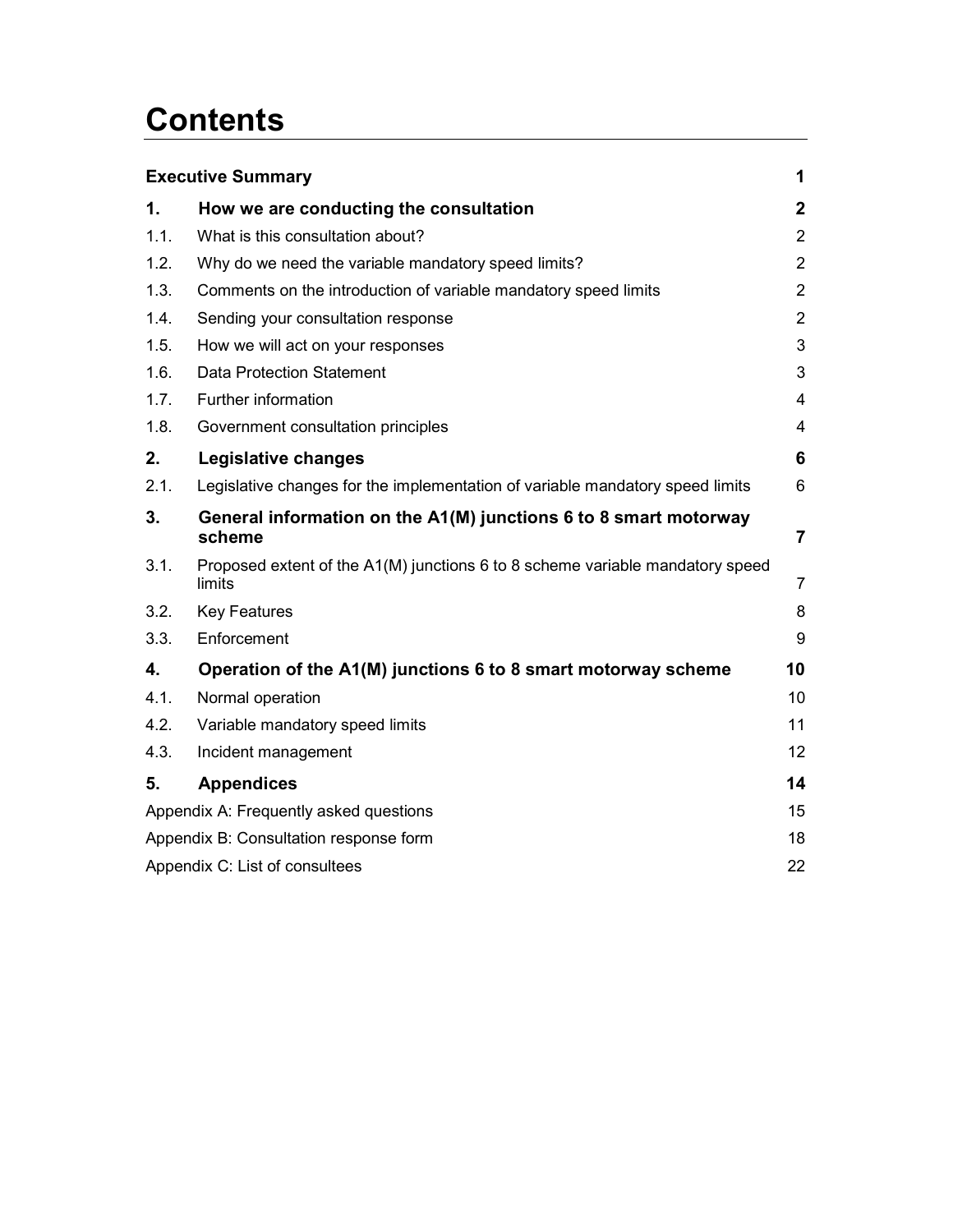## Executive Summary

This consultation provides an opportunity for interested parties to comment on the proposal to introduce, by way of Regulations, variable mandatory speed limits for the A1(M) junctions 6 to 8 smart motorway scheme (the scheme). The scheme will be the first example of an upgrade of a two lane motorway to a three lane smart motorway.

The scheme's variable mandatory speed limits will, if approved, be set in response to the prevailing traffic conditions and will be clearly displayed on:

- Cantilever gantry mounted variable message signs above the nearside of the carriageway
- Gantry mounted advanced motorway indicators above each lane of the carriageway
- Post mounted advanced motorway indicators (where provided)

Once in force, the relevant Regulations will restrict driving at a speed exceeding that displayed on the signs. When no speed is displayed on the signs then the national speed limit will be in force.

### Benefits of variable mandatory speed limits

Variable speed limits:

- Signal to users what the optimum safe speed is in any given section of a smart motorway.
- Help to control the speed of traffic, leading to fewer collisions. This helps to smooth the flow of traffic and improve journey times.
- Facilitate the provision of extra capacity on the motorway by controlling the speed of traffic safely and helping to reduce collisions and delay.
- Are one of the measures which enable the proven delivery of a high level of safety performance.
- Support the successful implementation of smart motorways, which minimise the environmental impact of increasing capacity – as additional land is generally not required for the construction of smart motorways.

We welcome comments specifically on how the proposal could affect you, your organisation or those you represent.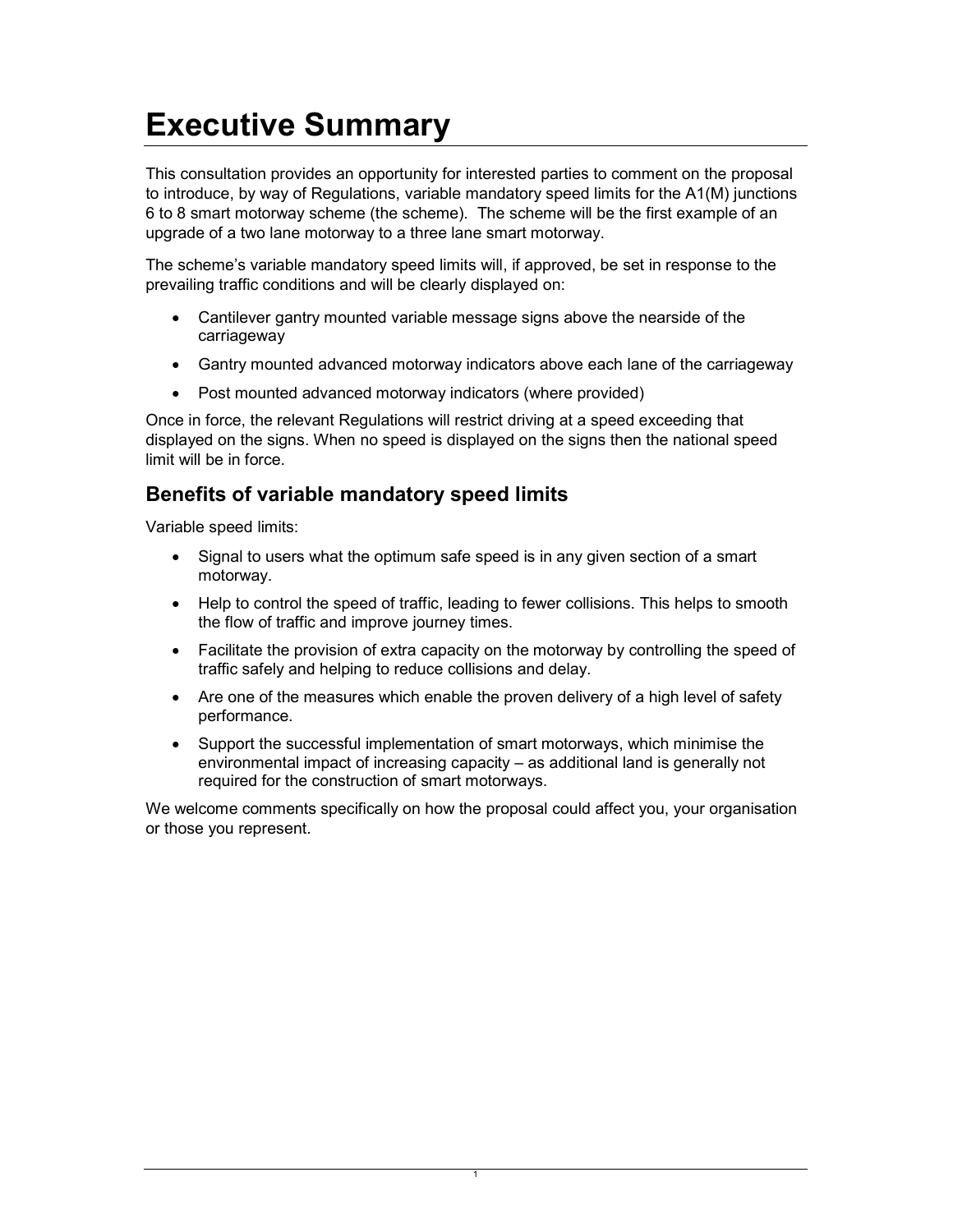## 1. How we are conducting the consultation

## 1.1. What is this consultation about?

We are consulting on the proposed implementation of variable mandatory speed limits within the A1(M) junctions 6 to 8 smart motorway scheme.

## 1.2. Why do we need the variable mandatory speed limits?

The A1(M) motorway is a route of strategic importance linking London and the South East with the East Midlands, Yorkshire and the North East. The route has been identified as a focal point for future growth and suffers from challenges including:

- The section between junctions 5 and 9 is in the top ten busiest sections of the existing London to Leeds (East) route with existing capacity problems. This section of the A1(M) carries in excess of 76,000 vehicles per day
- Every junction is close to existing or possible future housing sites with the potential to accommodate 13,000 new homes by 2030

The scheme is part of Highways England's programme to add capacity to the existing strategic road network in order to support economic growth and maintain mobility. The scheme will be the first example of an upgrade of a two lane motorway to a three lane smart motorway. It is expected that the smart motorway scheme will:

- Increase motorway capacity and reduce congestion
- Smooth traffic flows
- Provide more reliable journey times
- Increase and improve the quality of information for the driver (in relation to the operation of the motorway)

The use of variable mandatory speed limits is essential to achieving the objectives above. Through the introduction of technology, we aim to make best use of the existing road space.

## 1.3. Comments on the introduction of variable mandatory speed limits

We would like to encourage any organisations, businesses or individuals affected by these proposals to make contact with us and communicate their views.

If you are responding on behalf of an organisation, it would be helpful if you could make this clear in your reply. Please also indicate the nature of the organisation; how many individuals' views are included in the response and ways in which these views were gathered.

## 1.4. Sending your consultation response

You can respond to the consultation by completing our online survey. A link to the survey can be found here, or visit:

https://highwaysengland.citizenspace.com/he/a1-m-junctions-6-to-8-statutoryinstrument-consult/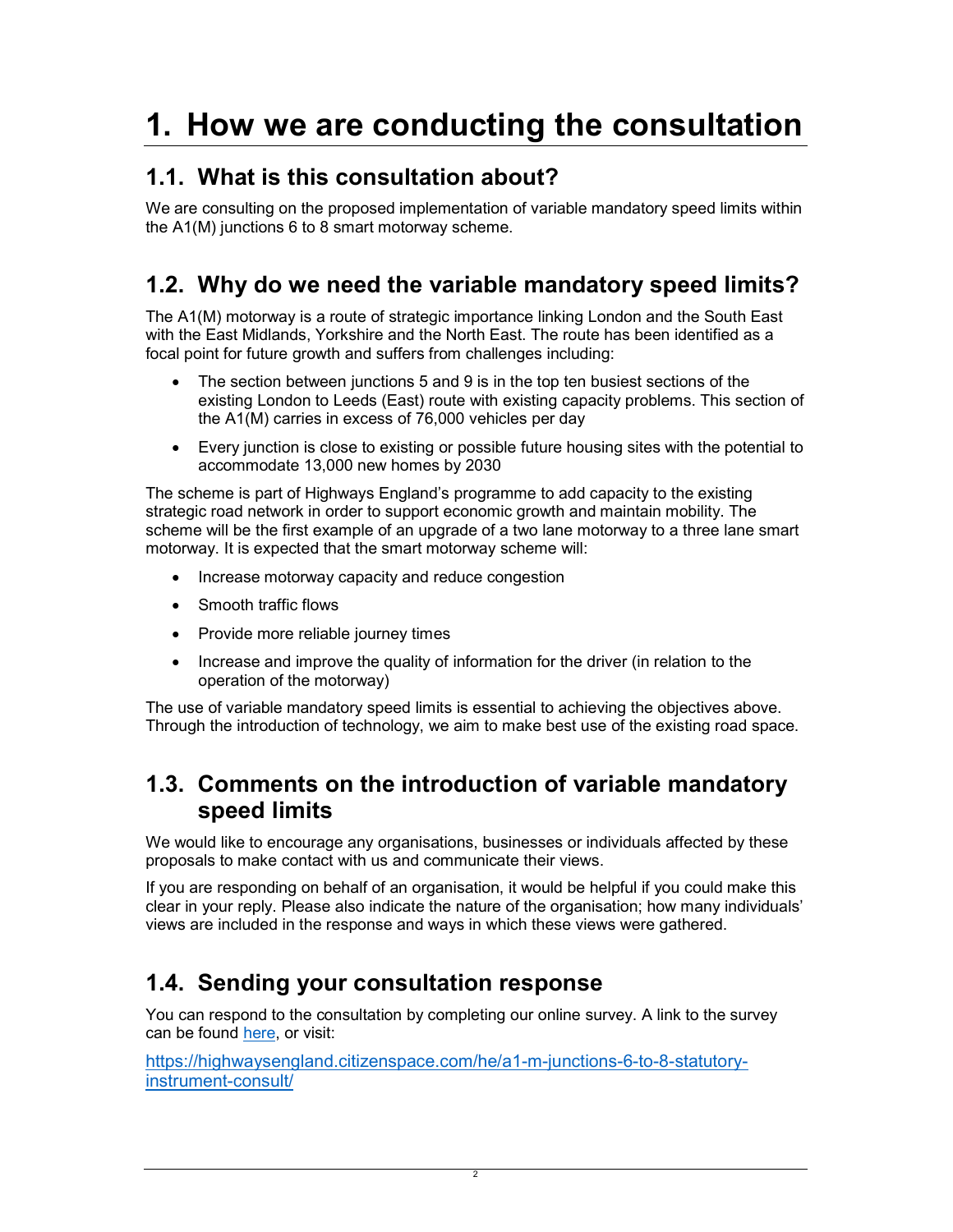Alternatively, you can complete the consultation response form located at Appendix B and return it to us by email or by post to the following addresses. Please ensure that your response reaches us by the consultation end date.

Email: A1MJ6-8@highwaysengland.co.uk

#### Post: Stephen Bird

Project Manager Highways England 2 Colmore Square Birmingham B4 6BN

### 1.5. How we will act on your responses

All responses received from consultees within the consultation period will be considered and responded to as necessary. Following the consultation, a response to consultation report will be made available on the Highways England website. The report will provide an analysis of responses received and the Highways England response.

### 1.6. Data Protection Statement

Under the General Data Protection Regulation (GDPR), Highways England is required to explain to consultees, stakeholders and customers how their personal data will be used and stored.

Highways England is permitted to collect personal data in carrying out our public functions, including the development of proposed road schemes. The duty to consult on introducing a Statutory Instrument to implement variable mandatory speed limits is provided by the Road Traffic Regulation Act 1984.

Personal data collected for the A1(M) junctions 6 to 8 scheme will be processed and retained by Highways England and its appointed contractors until the scheme is complete.

Under the GDPR, you have the following rights:

- 1. Right of access to the data (Subject Access Request)
- 2. Right for the rectification of errors
- 3. Right to erasure of personal data this is not an absolute right under the legislation
- 4. Right to restrict processing or to object to processing
- 5. Right to data portability

If, at any point, Highways England plans to process the personal data we hold for a purpose other than that for which it was originally collected, we will provide you with information about what that other purpose is: for example, if we are requested to release information about consultation responses under the Freedom of Information Act 2000 or the Environmental Information Regulations 2004. Highways England will contact you prior to any further processing taking place to explain about that processing and to provide any relevant further information about the rights referred to above, including the right to object to that further processing.

You have the right to lodge a complaint with the supervisory authority, the Information Commissioner's Office.

If you'd like more information about how we manage data, or a copy of our privacy notice, please contact DataProtectionAdvice@highwaysengland.co.uk.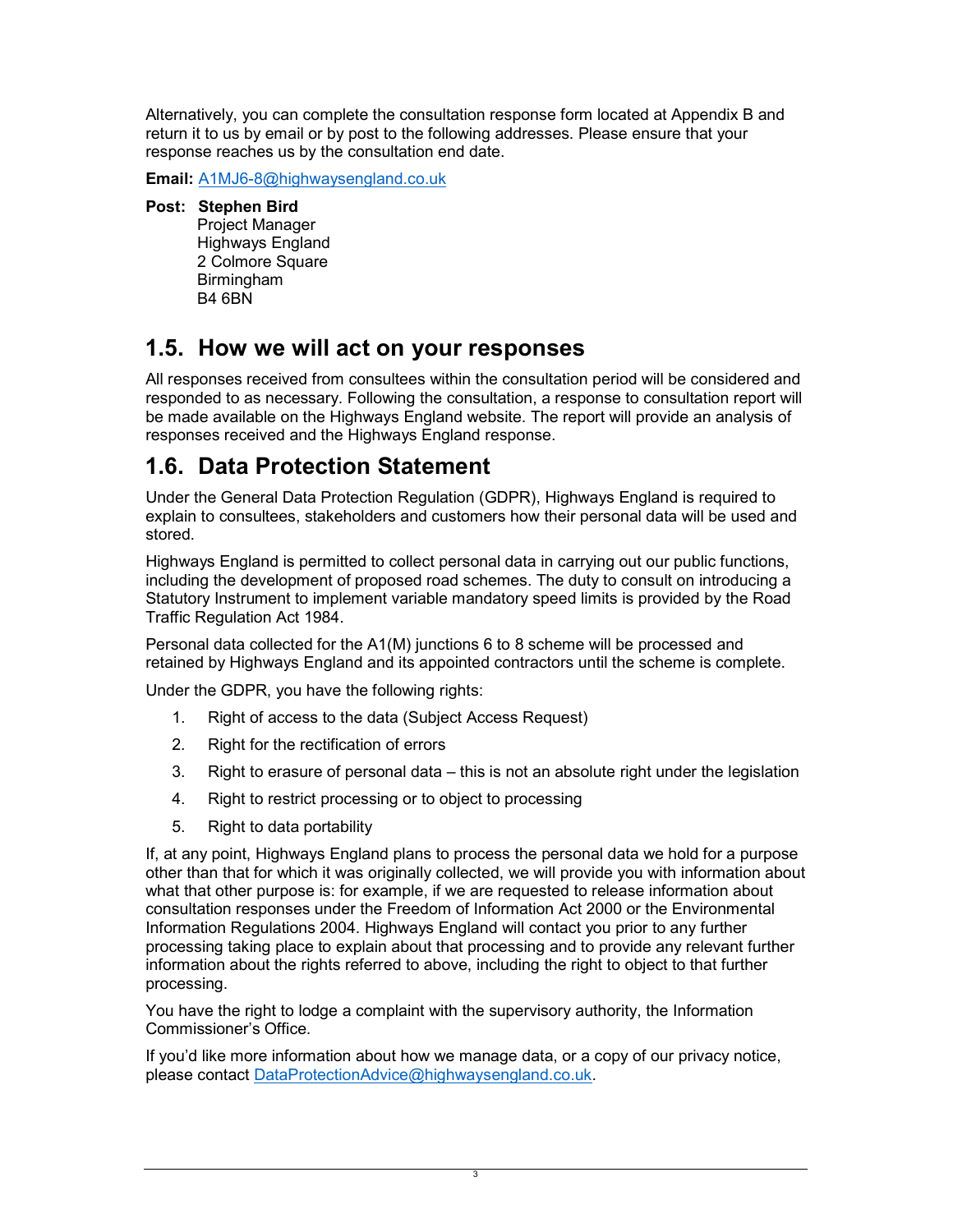## 1.7. Further information

To receive further information on the scheme you can contact the project team in writing at:

#### Stephen Bird Project Manager

Highways England 2 Colmore Square **Birmingham** B4 6BN

Or by email: A1MJ6-8@highwaysengland.co.uk

Alternatively, visit the Highways England website:

www.highwaysengland.co.uk/A1Mjunctions6to8

## 1.8. Government consultation principles

We are conducting this consultation in accordance with the Government's Consultation Principles, which are listed below.

- Consultations should be clear and concise
- Consultations should have a purpose
- Consultations should be informative
- Consultations are only part of a process of engagement
- Consultations should last for a proportionate amount of time
- Consultations should be targeted
- Consultations should take account of the groups being consulted
- Consultations should be agreed before publication
- Consultation should facilitate scrutiny
- Government responses to consultations should be published in a timely fashion
- Consultation exercises should not generally be launched during local or national election periods

If you have reason to believe this consultation document does not comply with these Consultation Principles, please write to our consultation co-ordinator at the address below, setting out the areas where you believe this consultation does not meet the principles:

Andy Johnson Highways England The Cube 199 Wharfside Street Birmingham B1 1RN

**Email:** andy.johnson@highwaysengland.co.uk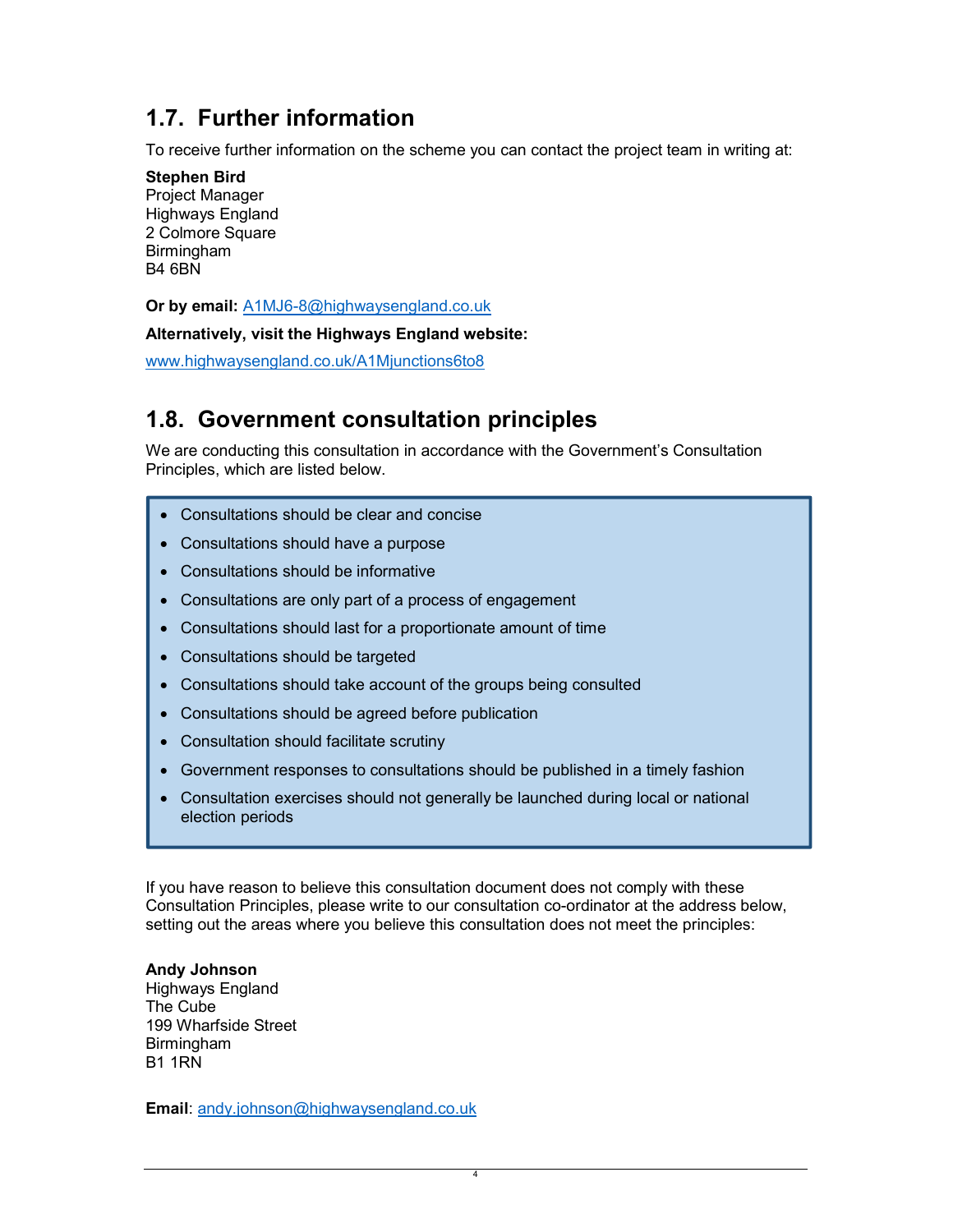Further information about the Consultation Principles can be found on the GOV.UK website: www.gov.uk/government/publications/consultation-principles-guidance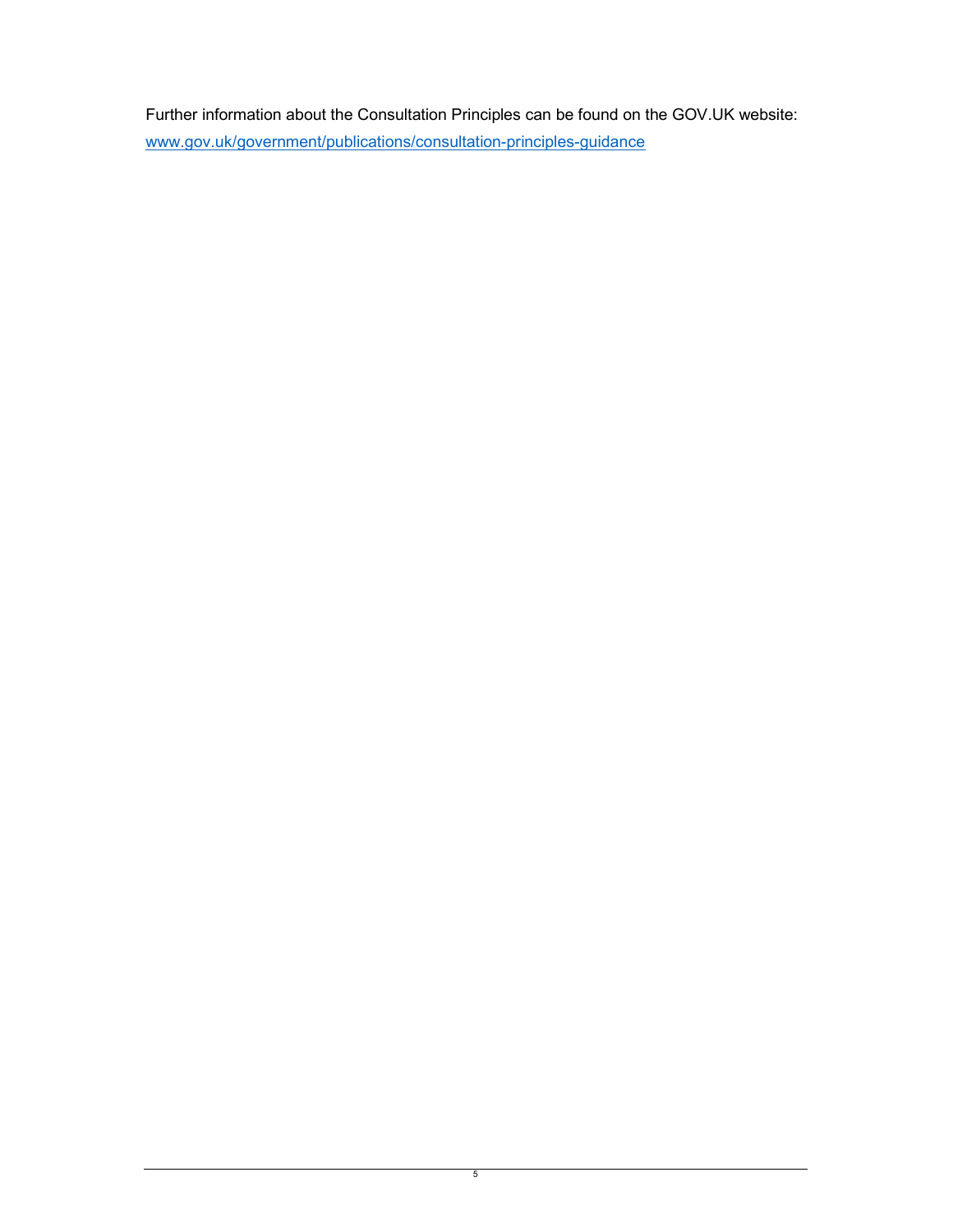## 2. Legislative changes

### 2.1. Legislative changes for the implementation of variable mandatory speed limits

Subject to the outcome of the consultation, Regulations will need to be made under section 17(2) and (3) of the Road Traffic Regulation Act 1984 ('the 1984 Act') for the implementation of variable mandatory speed limits for the A1(M) junctions 6 to 8 smart motorway scheme.

Drivers will be restricted by the proposed Regulations from driving within the area of the smart motorway scheme at a speed exceeding that displayed on the speed limit signs. Where no such speed is displayed, the national speed limit applies.

The relevant legislative power in the 1984 Act permits the making of Regulations that regulate the manner in which, and the conditions subject to which, motorways may be used by traffic authorised to use such motorways.

Drivers of vehicles that pass a speed limit sign indicating that a speed limit other than the national speed limit applies, should obey that sign until the vehicle passes another sign indicating either that a new speed limit or the national speed limit applies.

Where a speed limit changes less than ten seconds before a vehicle passes the sign, the Regulations allow a driver to proceed at a speed up to the maximum applicable before the change, and to continue to do so until the driver leaves the specified road, the national speed limit applies or until the next speed limit sign.

The intention behind this 'ten second' rule is to protect the driver from being prosecuted if, on the approach to a speed limit sign, it changes to a lower speed.

For example, should a driver approach a speed limit sign and it changes from 60 mph to 50 mph and he/she is within ten seconds of passing that sign then the driver can legally continue beyond that sign at 60 mph until a subsequent speed limit applies or until he/she leaves the specified road. If there was no ten second rule, the issue of safety arises, as the driver would be required to brake sharply in order to comply with the new lower speed limit.

Subject to the outcome of the consultation, the proposed Regulations when made will apply in relation to the A1(M) between junctions 6 and 8 and to the on-slip and off-slip roads between junctions 6 and 8. The proposed Regulations will not apply nationally. The specific sections of road governed by the Regulations will be set out in the Regulations. These Regulations would put in place the legislative framework required to operate variable mandatory speed limits within the scheme.

The consultation is solely about the use of the variable mandatory speed limits that are proposed for this smart motorway scheme. The key features of the smart motorway scheme are described in section 3.2.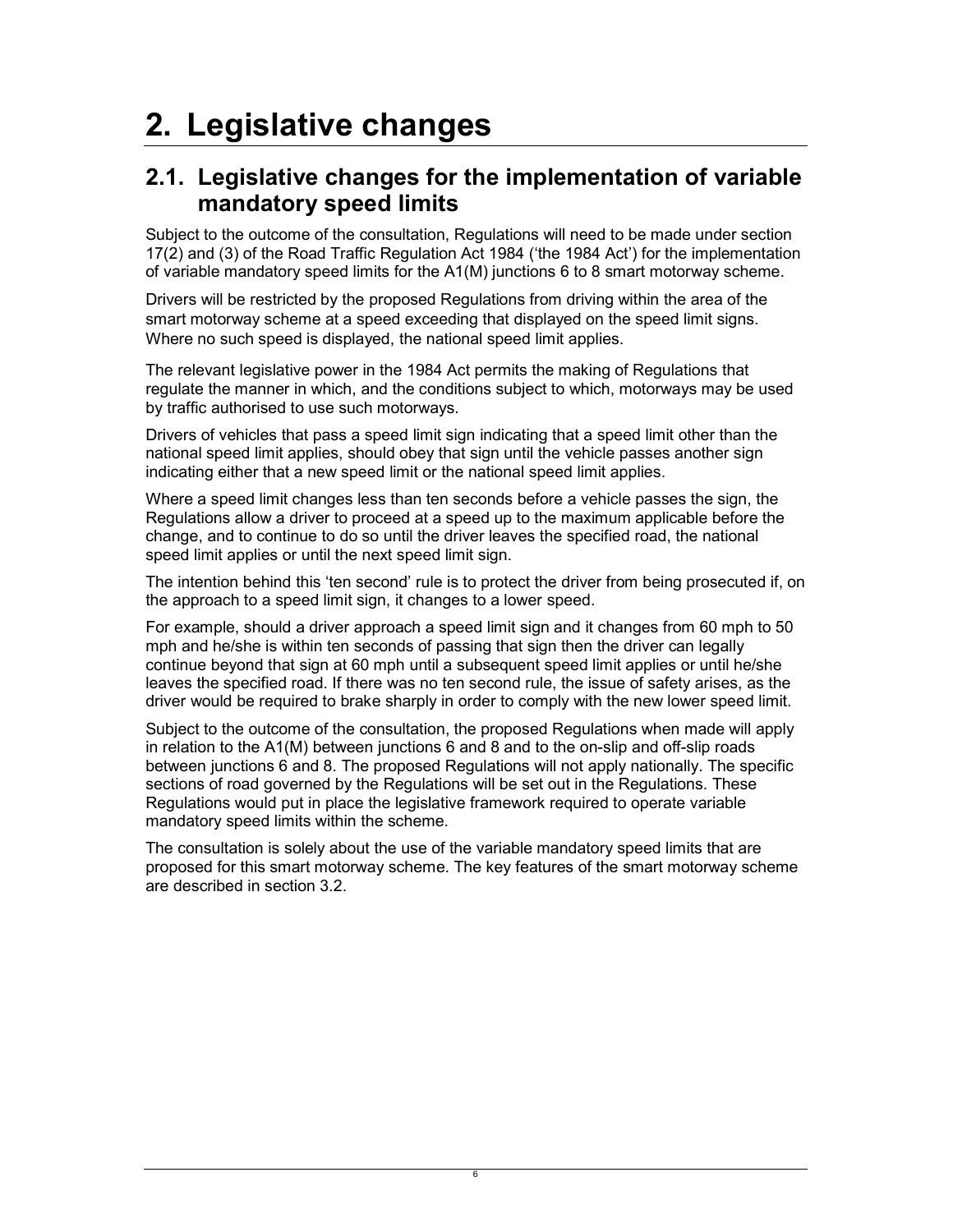## 3. General information on the A1(M) junctions 6 to 8 smart motorway scheme

### 3.1. Proposed extent of the A1(M) junctions 6 to 8 scheme variable mandatory speed limits

The A1(M) between junctions 6 and 8 is a key strategic route carrying high volumes of vehicles between London and the East of England. The scheme spans the Area 8 and 5 maintenance areas and is controlled from the East Regional Control Centre.

A map showing the scheme extent is shown in Figure 3a. The precise configuration of the extent of the roads that are included within the scheme may be subject to variation.



**Figure 3a - Indicative map of the scheme** 

### Benefits of a smart motorway scheme in this area

Smart motorways are a technology driven approach to tackling the most congested parts of the motorway network, improving journey reliability by controlling the flow and speed of traffic. Smart motorways also support the economy by providing much needed capacity on the busiest motorways, while maintaining safety for road users and those who work on the roads.

The A1(M) is a strategic route that carries high volumes of heavy goods and other vehicles. Congestion and unreliable journey times are currently experienced at busy periods and traffic is predicted to grow. The A1(M) project will relieve congestion and smooth the flow of traffic, improving journey times as well as improving the current unpredictability of journey times along this stretch of the motorway.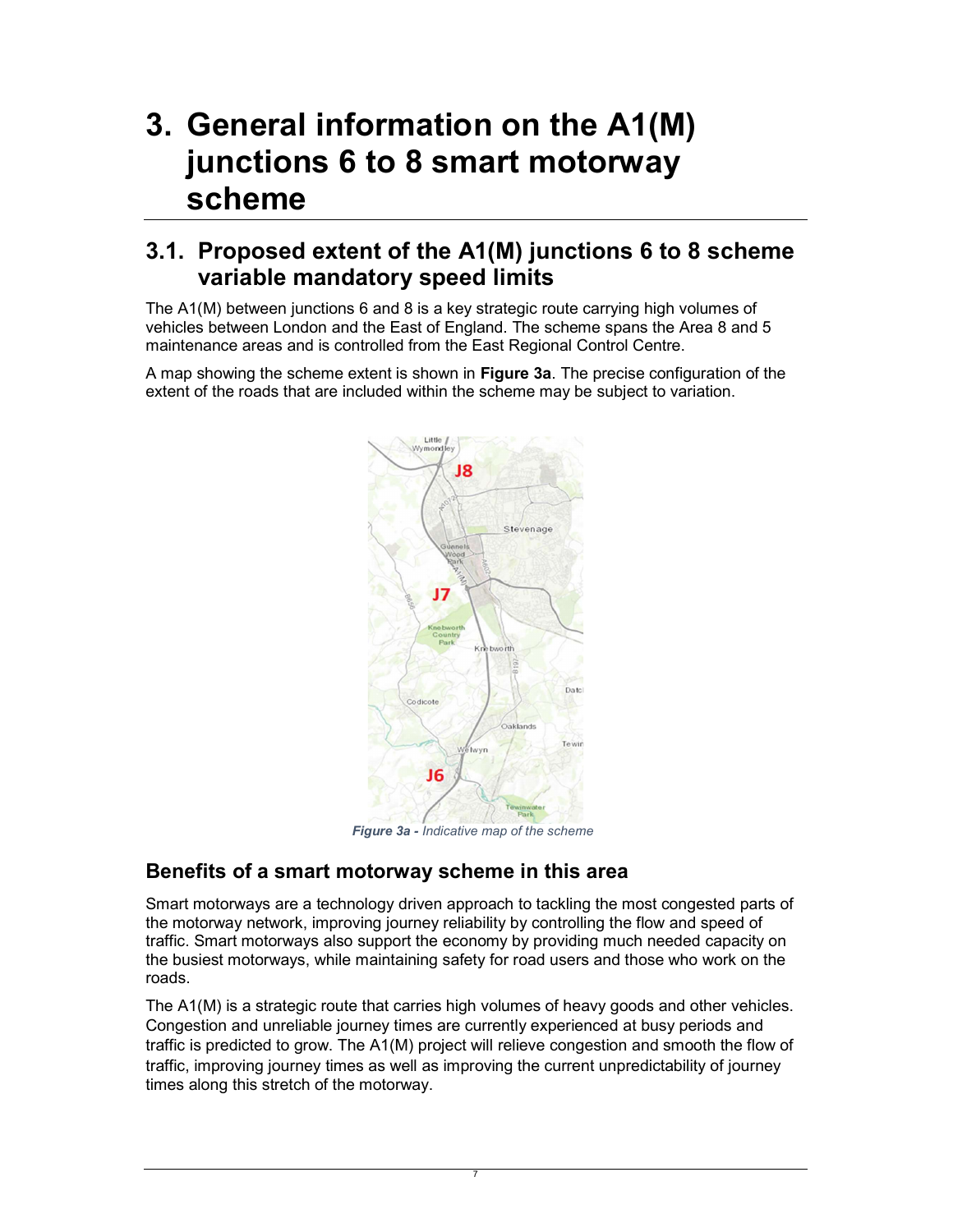Evaluation of the existing smart motorways schemes, including the M42 Active Traffic Management project, demonstrated that smart motorways are able to deliver clear benefits by providing much needed additional capacity, without compromising overall safety on our motorways, which are amongst the safest roads in the world.

The scheme will:

- Reduce congestion and smooth the flow of traffic to improve journey times, making them more reliable.
- Support the economy and facilitate economic growth within the region. Providing much needed capacity on the motorway will reduce the cost of economic delay to both commuters and business traffic.
- Continue to deliver a high level of safety performance on the network using smart motorway techniques.
- Minimise environmental impacts.

## 3.2. Key Features

The design features of the scheme include:

- The permanent conversion of the hard shoulder to a running lane between junctions 6 to 8 northbound, providing all lane running throughout these sections.
- The permanent conversion of the hard shoulder to a running lane, southbound from junction 8 to a point just north of junction 6, providing all lane running.
- The retention of the existing three lane carriageway and hard shoulder, southbound from a point just north of junction 6 through junction 6, providing controlled motorway through this section.
- Variable mandatory speed limits with an associated enforcement/compliance system.
- Driver information, including lane availability, generally provided at intervals not exceeding 1,500m. Information will be provided through a mixture of signs and signals capable of displaying appropriate combinations of: mandatory speed limits; lane closure wicket signs; red Xs; pictograms and text legends (see figures 4a to 4g below).
- Queue detection and automatic signalling system, which provides queue protection and congestion management.
- Comprehensive low light pan-tilt-zoom closed circuit television (CCTV) coverage.
- Places of relative safety generally provided at maximum intervals of 1,600m. A place of relative safety is defined as a place (or facility) where drivers can stop in an emergency and may include a motorway service area, a hard shoulder on an exit slip/link road or a bespoke facility, such as an emergency area marked with SOS signage.
- Emergency Roadside Telephones provided within emergency areas and in locations where the hard shoulder is retained.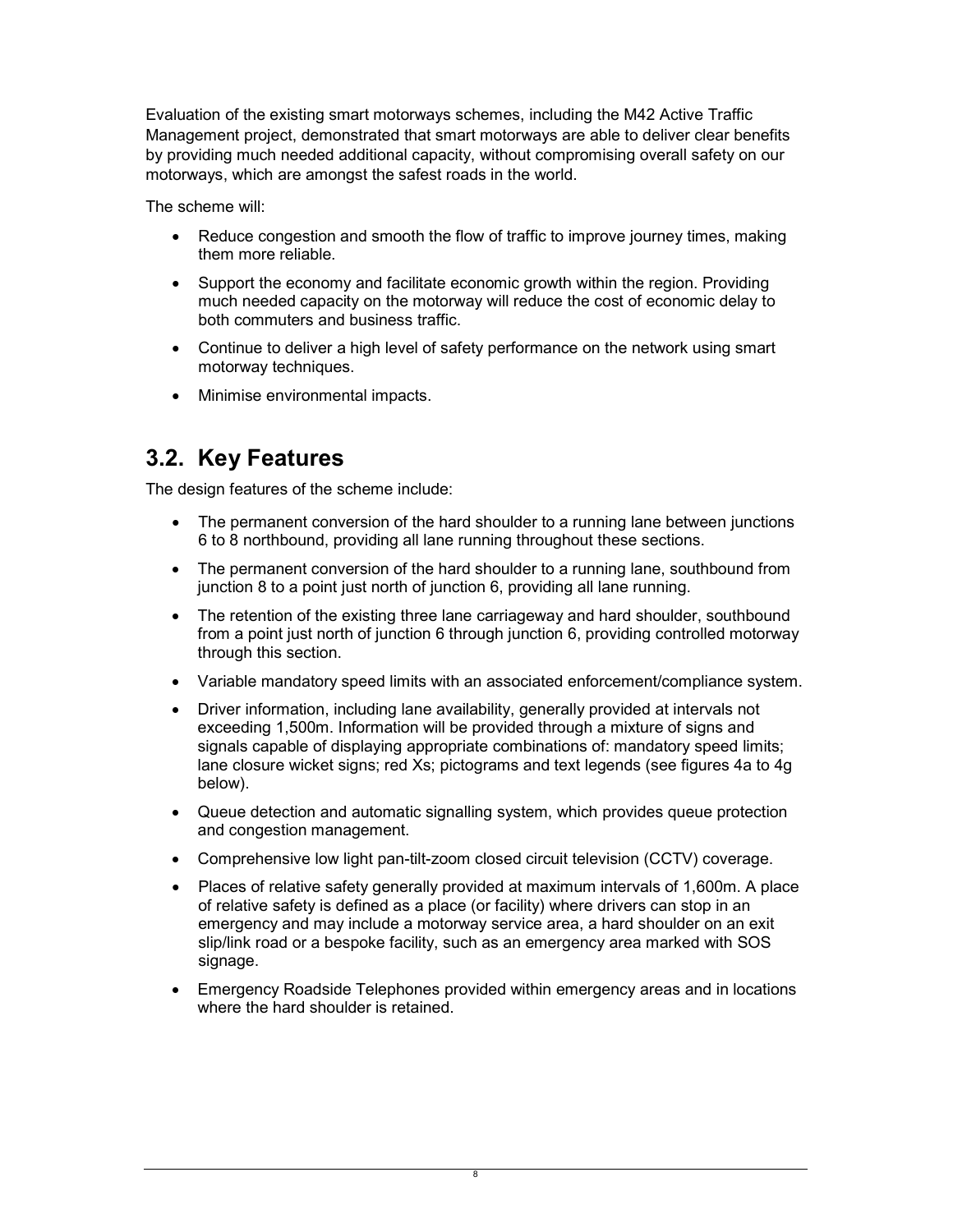## 3.3. Enforcement

Obtaining an acceptable level of compliance with the variable mandatory speed limits (displayed on overhead gantries, cantilever mounted variable message signs and on post mounted advanced motorway indicators (where provided)) is key to the successful and safe operation of the scheme. No new offences or sanctions will be introduced as a result of the proposed changes to legislation.

Enforcement of variable mandatory speed limits is planned to be carried out using a combination of gantry-mounted and cantilever mounted speed enforcement equipment, and traditional enforcement by the police.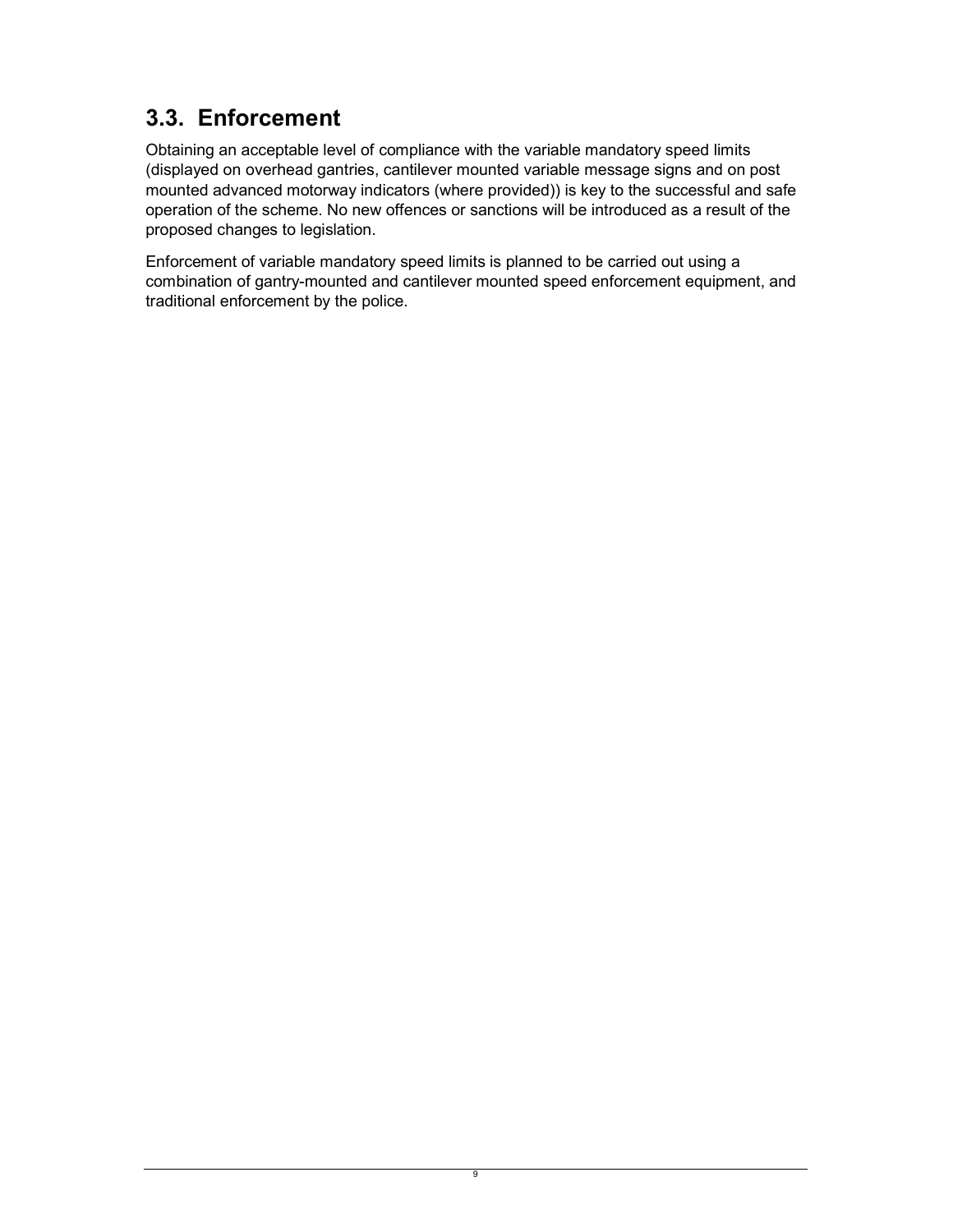## 4. Operation of the A1(M) junctions 6 to 8 smart motorway scheme

To signify that the speed limit is mandatory and enforceable, the speed shown will have a red circle around it, as is the case with all other mandatory speed limit signs. The operational regimes to be implemented within the A1(M) junctions 6 to 8 smart motorway scheme are:

- Normal operation (no advanced motorway indicators or variable message signs on)
- Variable mandatory speed limits
- Incident management

An overview of these operational regimes is provided in Sections 4.1, 4.2 and 4.3.

## 4.1. Normal operation

During normal motorway operation the advanced motorway indicators and variable message signs will remain blank in respect of speed limits and the motorway will operate as shown in Figures 4a and 4b below. When there are no speed limits being displayed the national speed limit will apply.

Figure 4a: Illustrative smart motorway scheme section operating in normal motorway conditions with blank advanced motorway indicators and blank gantry mounted variable message sign

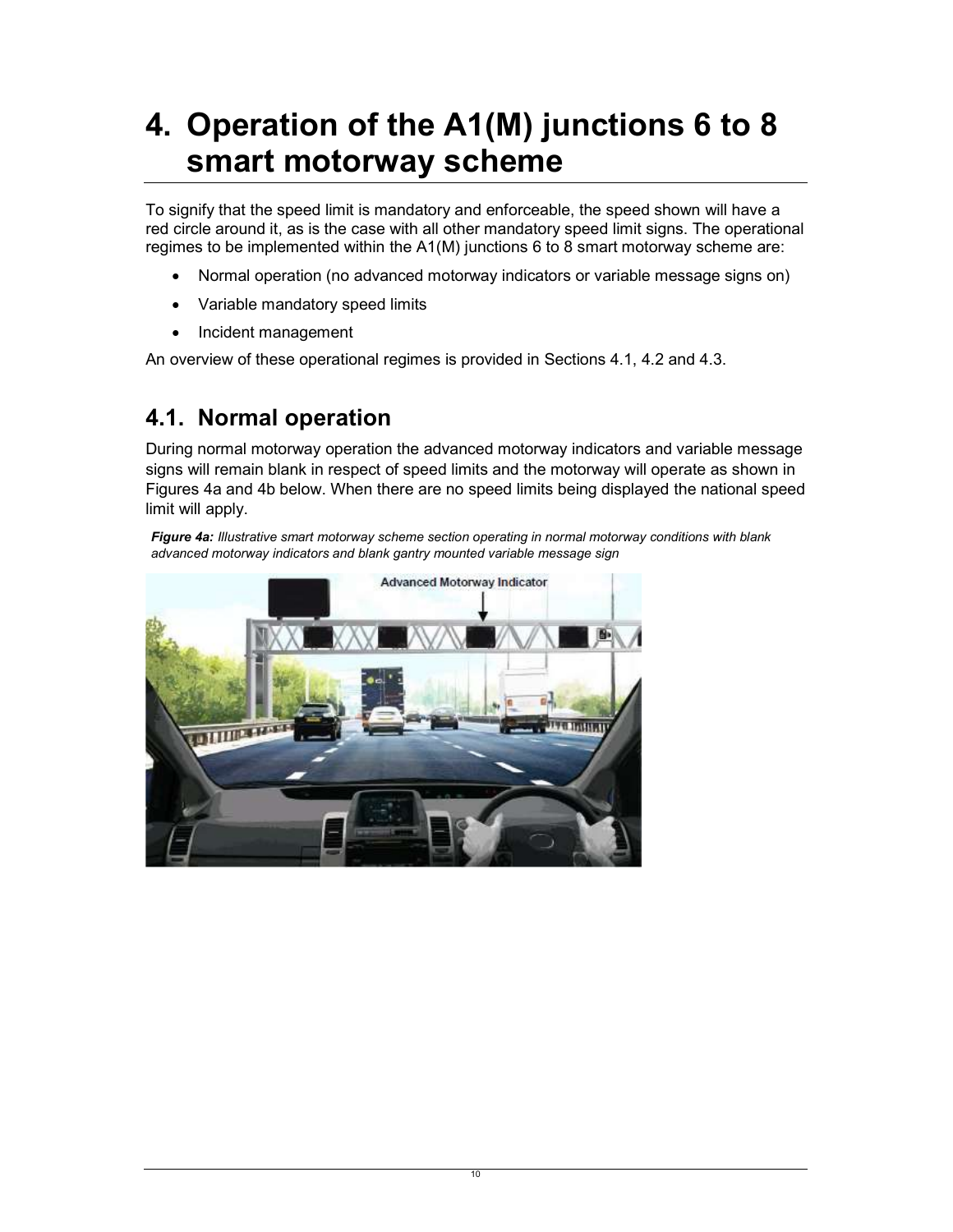Figure 4b: Illustrative smart motorway scheme section operating in normal motorway conditions with a blank cantilever mounted variable message sign



## 4.2. Variable mandatory speed limits

When variable mandatory speed limits are operational, clear instructions will be given to drivers via speed limit signs. These will be displayed on post mounted advanced motorway indicator signals (where provided), via speed limit signs displayed on the advanced motorway indicator signals or variable message signs above the main carriageway. This is illustrated in Figures 4c and 4d below. The speed limit displayed will take account of prevailing traffic conditions through detectors which are deployed throughout the scheme. The variable message signs located on gantries will provide further information for drivers.



Figure 4c: Illustrative smart motorway scheme section operating with variable mandatory speed limits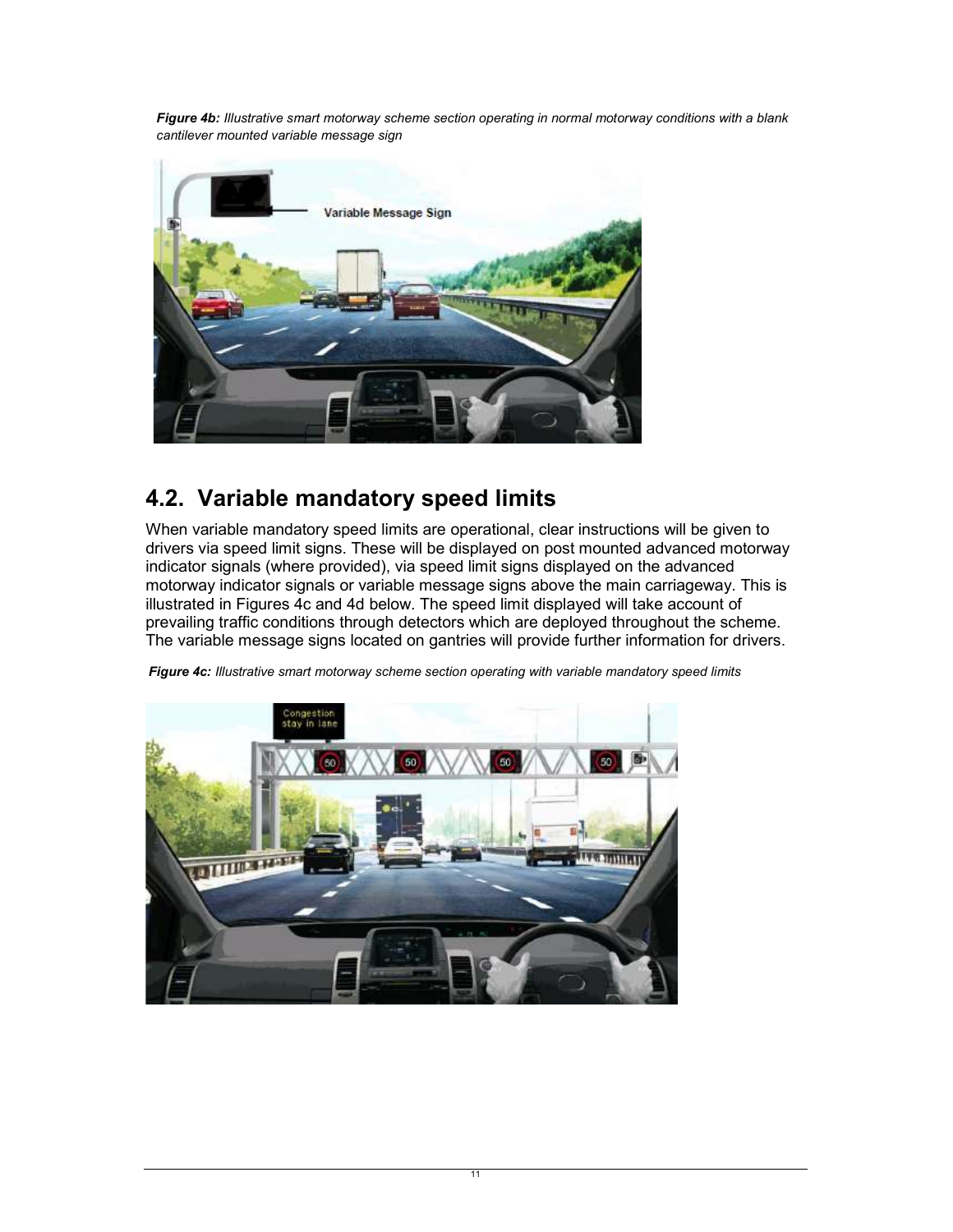Figure 4d: Illustrative smart motorway scheme section operating with variable mandatory speed limits and information for road users



## 4.3. Incident management

During incident management, the advanced motorway indicators and variable message signs can be set to protect the scene of an incident and assist the access of emergency services and other core responders. On the advanced motorway indicators, speed limits and lane availability will be indicated through the use of variable mandatory speed limits and lane divert arrow signals (with flashing amber lanterns) and red 'X' signals (with flashing red lanterns) as shown in Figure 4e below.

Figure 4e: Red X (do not enter, or proceed in, the traffic lane) aspect with flashing red lanterns and a lane divert signal shown on an advanced motorway indicator over any lane



Appropriate supporting information will be displayed on the variable message signs to further encourage compliant driver behaviour. Modifications to the signal control software will enable a single variable message sign to display three simultaneous elements: in addition to the speed restriction, (as enabled through the Regulations), and supporting text legend, the sign will also be able to display either a warning pictogram (typically a 'red triangle') or lane closure 'wicket' aspect, as indicated in Figures 4f and 4g.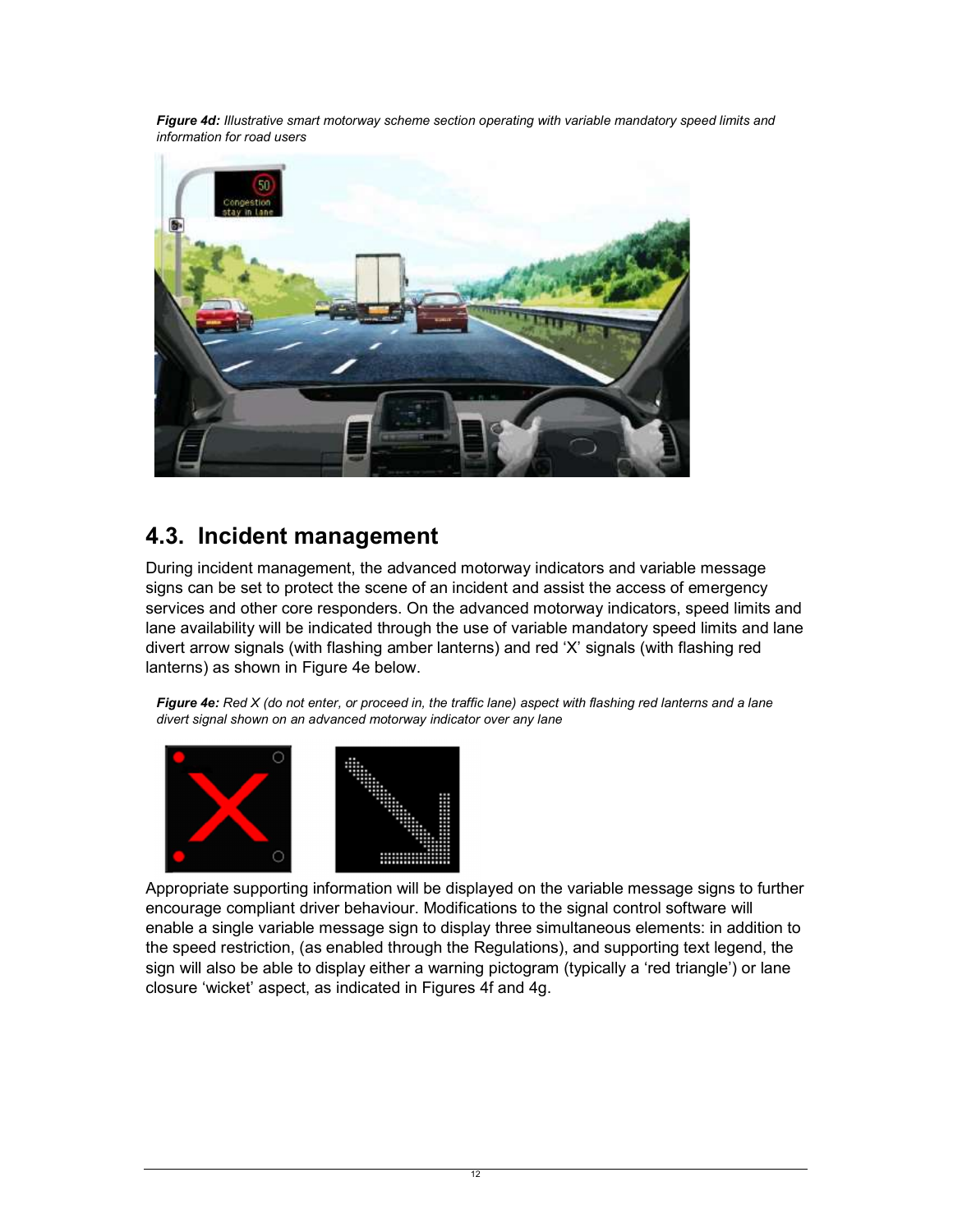Figure 4f: Variable message sign displaying queue caution information with a reduced mandatory speed limit



Figure 4g: Variable message sign with flashing red lanterns warning of a closed lane

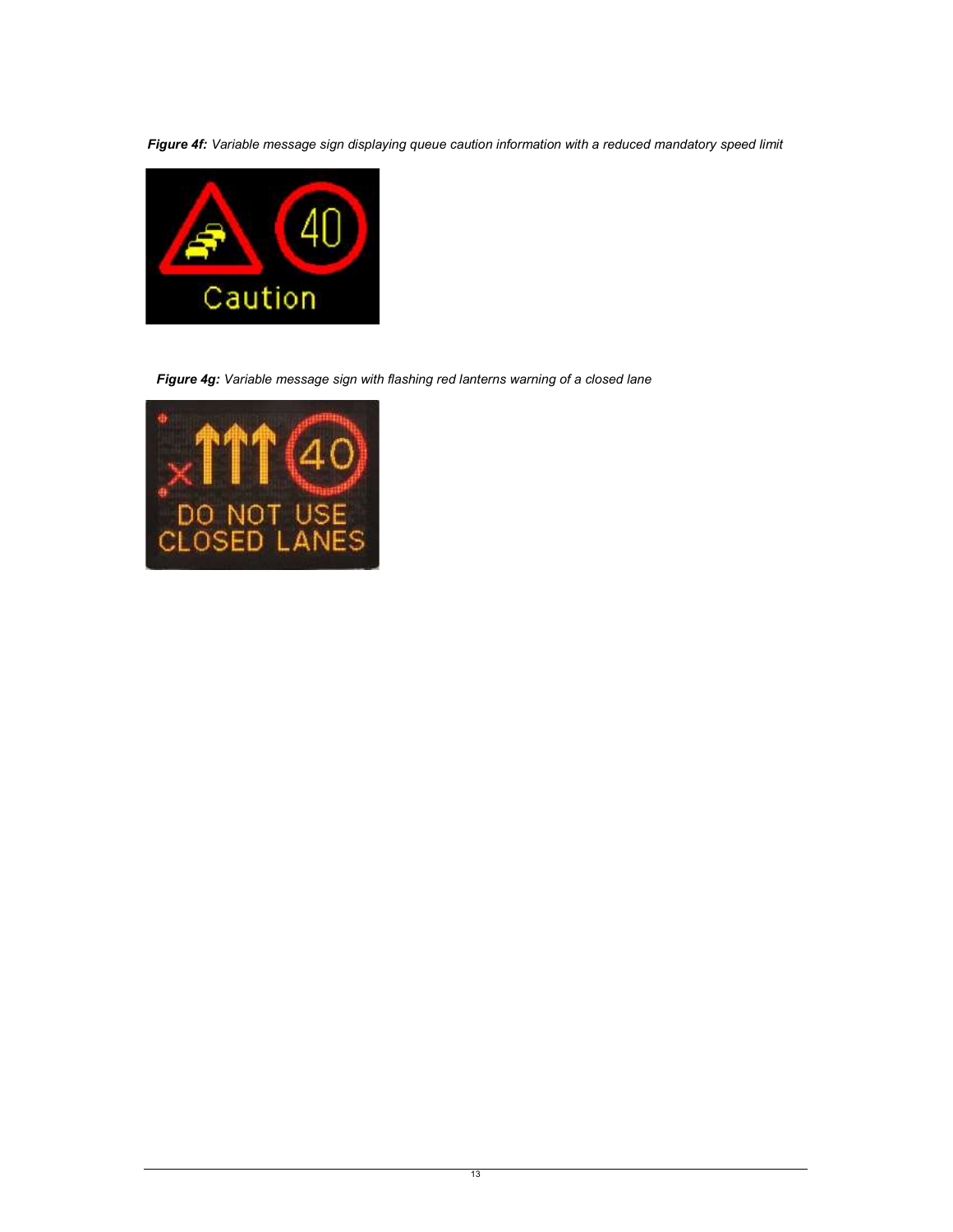## 5. Appendices

Appendix A – Frequently asked questions Appendix B – Consultation response form Appendix C – List of consultees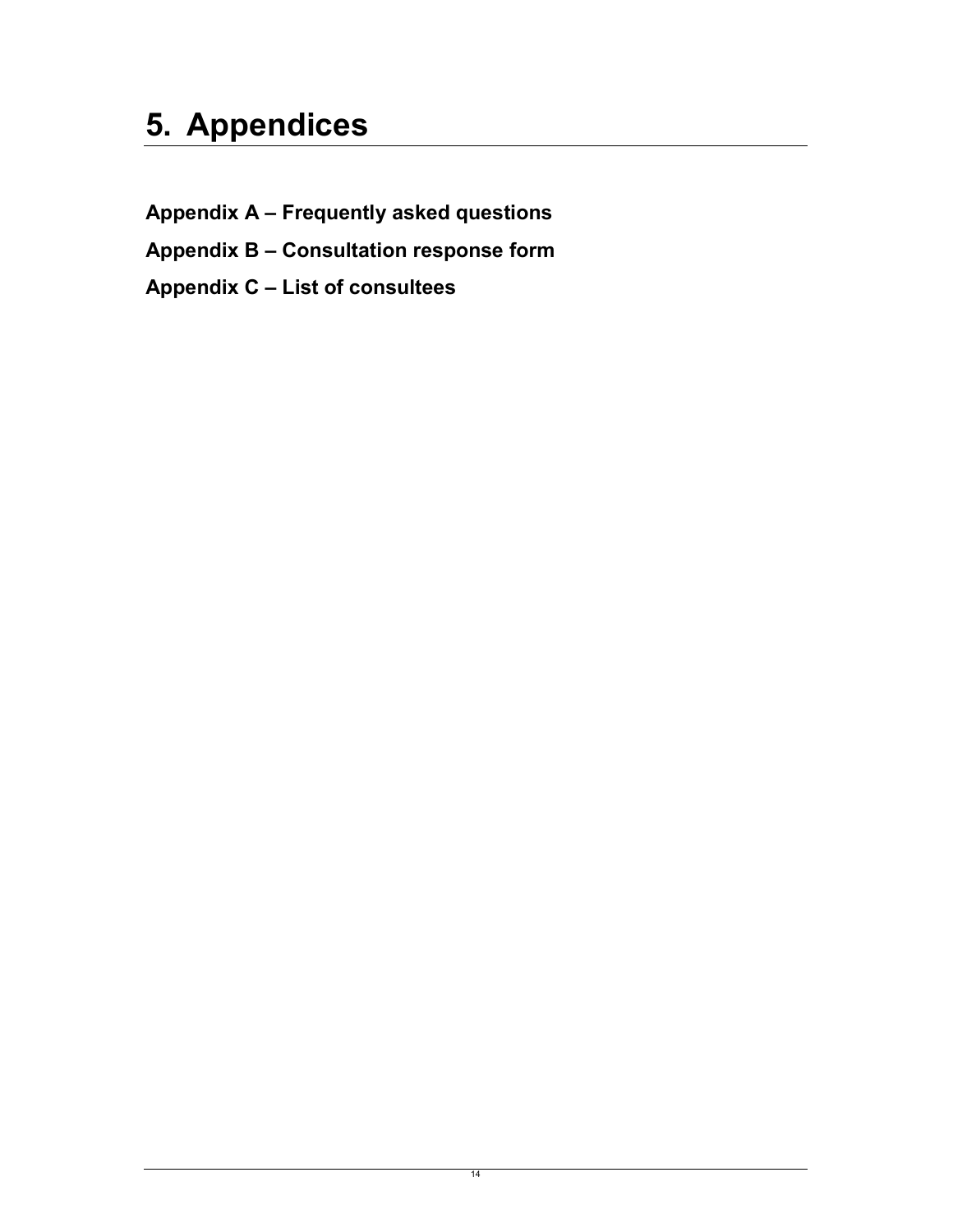## Appendix A: Frequently asked questions

#### Q. What is meant by smart motorway?

**A.** A smart motorway is an upgraded section of motorway where the hard shoulder can be used for traffic, either on a permanent basis or in response to traffic conditions. Smart motorways have technology installed to monitor and manage traffic flow. As well as providing additional capacity from the extra lane, smart motorways use technology to manage traffic through variable mandatory speed limits which smooth traffic flow, reducing frustrating stop-start flow, and improving journey reliability. The technology is also used to support the response to incidents, using the signs and signals to close any lane(s) in advance of the incident scene and to assist emergency services in accessing the incident.

Different types of smart motorway include:

Controlled motorway: Controlled motorways have three or more lanes with variable speed limits. On these sections the hard shoulder should only be used in a genuine emergency. The A1(M) junctions 6 to 8 smart motorway will include a short section built to this design.

Hard shoulder running: The hard shoulder will be opened at busy times and the speed limit will be reduced. The hard shoulder must not be used unless overhead signs show that road users are permitted to do so. No sections of the A1(M) junctions 6 to 8 smart motorway will operate in this manner.

All-lane running: On these sections of motorway, there is no hard shoulder and road users are required to obey variable speed limits and must not stop on the motorway. In the event of an emergency road users are required to use an emergency area, motorway service area or leave at the next junction. The majority of the A1(M) junctions 6 to 8 smart motorway will be to this design.

Smart motorways are managed by regional control centres. They use CCTV so that Highways England traffic officers can be deployed to incidents if they occur and help to keep traffic moving.

#### Q. What is happening?

- **A.** The A1(M) motorway is a route of strategic importance linking London and the South East with the East Midlands, Yorkshire and the North East. The route has been identified as a focal point for future growth and suffers from challenges including:
	- The section between junctions 5 and 9 is in the top ten busiest sections of the existing London to Leeds (East) route with existing capacity problems. This section of the A1(M) carries in excess of 76,000 vehicles per day
	- Every junction is close to existing or possible future housing sites with the potential to accommodate 13,000 new homes by 2030

The project is proposing to introduce smart motorway operations between junctions 6 and 8. This involves the conversion of the hard shoulder to a normal running lane and the installation of a variable mandatory speed limit system. Gantries will be installed to display variable speed limits, which will be dependent upon traffic conditions. Emergency areas will be installed as a place of relative safety in the event of an emergency.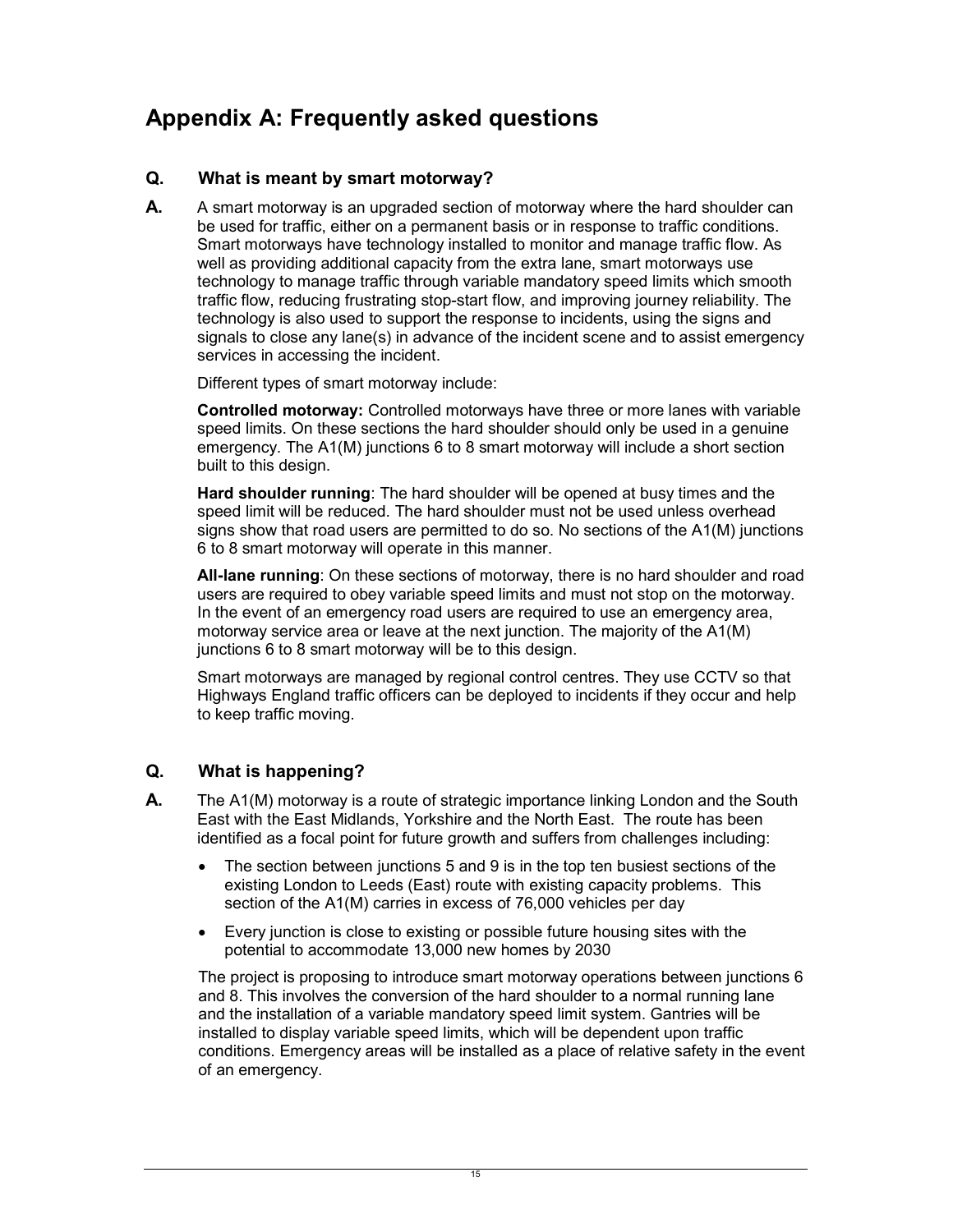### Q. Why is Highways England consulting?

**A.** This consultation will provide an opportunity for interested parties and individuals to comment on the legislative changes required to allow for the implementation of variable mandatory speed limits within a smart motorways scheme on this section of the A1(M).

#### Q. Who can respond to this?

A. This consultation is available for anyone to respond to, including organisations that would be affected by the implementation of variable mandatory speed limits. The consultation is aimed at any affected stakeholder groups.

#### Q. Is the introduction of variable mandatory speed limits likely to be effective?

A. The introduction of variable mandatory speed limits on sections of the M6 and M42 around Birmingham have shown a reduction in congestion and collisions and improved traffic flows resulting in more reliable journey times.

Highways England has gathered evidence from four operational all-lane running schemes (M25 junction 23 to 27, M25 junctions 5 to 7, M6 junctions 10a to 13 and M1 junctions 39 to 42) and aggregated the safety statistics in order to understand early safety performance at a strategic level. The safety data available to date indicates that smart motorways are meeting their safety objective and maintaining the very high standards of safety compared to traditional motorways. Furthermore, when aggregated across four schemes, data is showing a reduction in the overall collision rate of 12%.

The two M25 schemes, which have the largest data sample (2 years), have a combined reduction of 7% after background trends of reducing collision rates have been taken into account.

#### Q. Why have a variable speed limit? Why not have a fixed speed limit?

A. By varying the mandatory speed limit, Highways England can manage the flow of traffic more effectively. The speed limits displayed on the motorway will take account of prevailing traffic conditions with the aim of ensuring the smooth flow of traffic. Variable speed limits are a key feature of smart motorway schemes, modernising the operation of our motorways and finding the best solution for different parts of the network.

#### Q. How does it work?

A. The variable mandatory speed limits and messages shown on the variable message signs are automatically displayed in response to the level of congestion or traffic queues. Sensors in the road surface detect the speed, volume and flow of traffic which then calculate the optimum speed to keep traffic moving, reducing the level of stop-start traffic which leads to congestion. Drivers see the current speed limit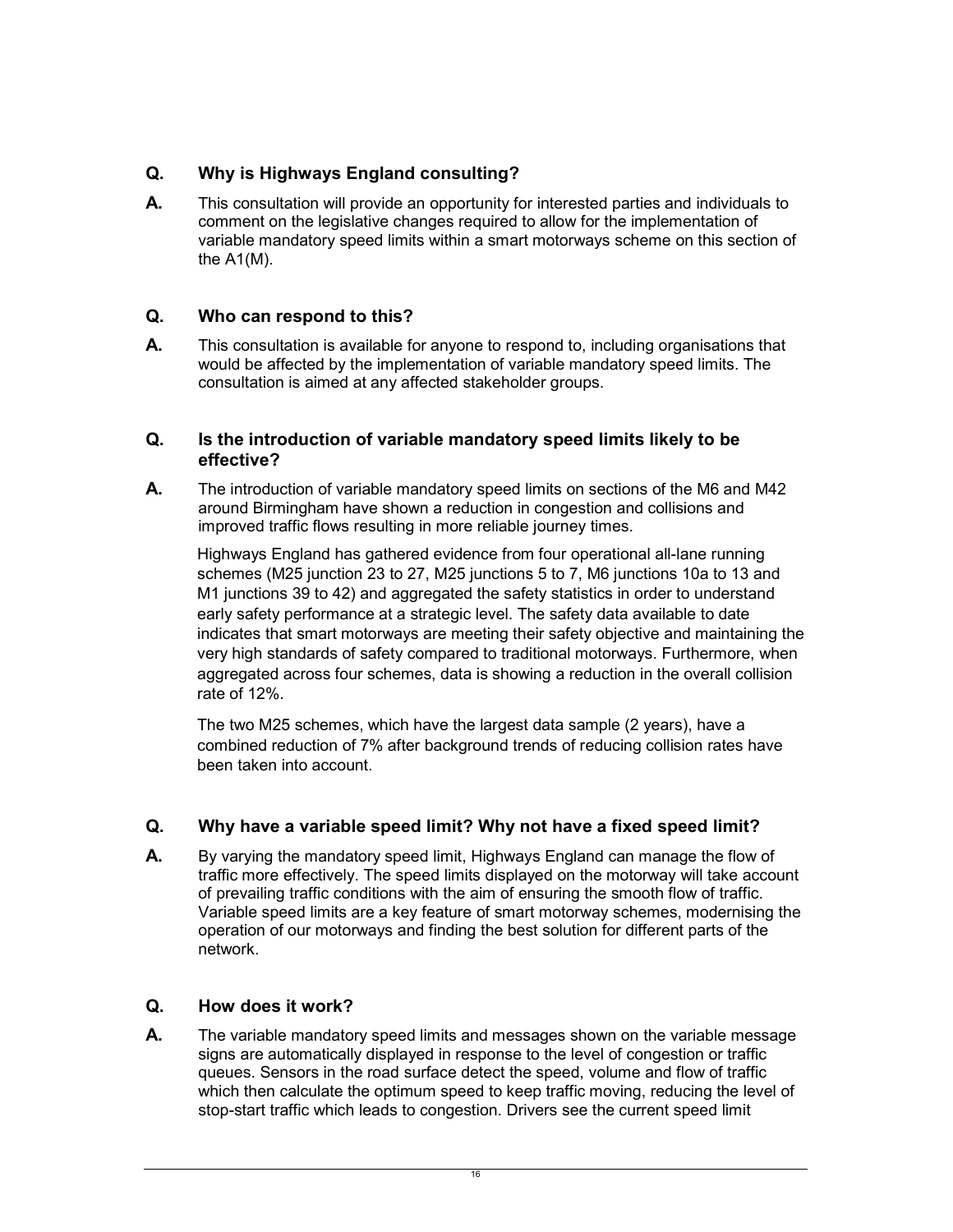displayed on electronic signals on the overhead gantries and variable message signs located above the nearside of the carriageway. The speed limits can also be set by control room operators if required.

#### Q. When are the variable speed limits likely to become mandatory?

**A.** We are hoping to implement the variable mandatory speed limits between junctions 6 and 8 of the A1(M) motorway in 2022/2023.

#### Q. What is the point of the consultation?

A. Highways England is committed to effective consultation and complies with the Government's Consultation Principles. Effective consultation with affected stakeholders brings to light valuable information which we are able to use to design effective solutions and mitigate any concerns.

Following the consultation period, responses will be issued where appropriate and a summary report compiled, which will provide an analysis of the responses and provide justification for the selected option.

#### Q. Are variable mandatory speed limits linked to enforcement cameras?

A. Yes, and as the variable mandatory speed limits change, the enforcement cameras will be automatically adjusted to suit the currently signalled limits.

#### Q. How are you going to enforce the speed limits?

A. The speed limits are enforced by the Police.

#### Q. What happens if I travel past a signal/speed limit when it changes?

A. Where a speed limit changes less than ten seconds before a vehicle passes the sign, the Regulations allow a driver to proceed at a speed up to the maximum applicable before the change, and to continue to do so until the driver leaves the specified road, the national speed limit applies or until the next speed limit sign.

For example, should a driver approach a speed limit sign and it changes from 60 mph to 50 mph and he/she is within ten seconds of passing that sign then the driver can legally continue beyond that sign at 60 mph until a subsequent speed limit applies or until he/she leaves the specified road.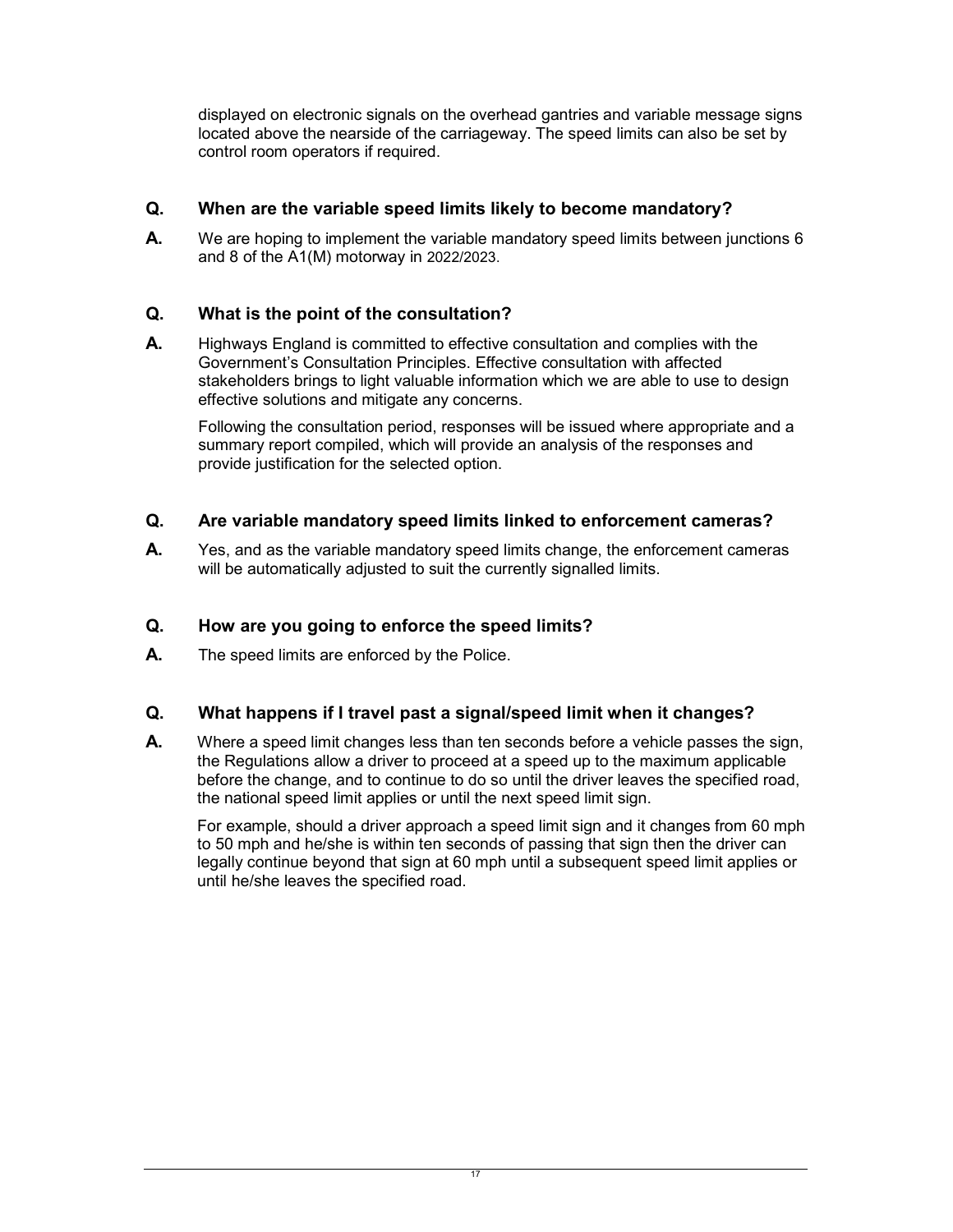## Appendix B: Consultation response form

#### A1(M) junctions 6 to 8 smart motorway scheme

You can provide your views by completing our online survey. A link to the survey is here, or visit https://highwaysengland.citizenspace.com/he/a1-m-junctions-6-to-8-statutoryinstrument-consult/

You can also visit the scheme webpage at: www.highwaysengland.co.uk/A1Mjunctions6to8

If you would prefer to submit your response in writing, please complete the below response form and return to us by post or by email to the addresses below. Please ensure your response reaches us by the consultation end date.

#### Stephen Bird

Project Manager Highways England 2 Colmore Square Birmingham B4 6BN

Or by email: A1MJ6-8@highwaysengland.co.uk

#### Part 1: Information about you

Completion of this section is optional but helps with our analysis of results. A note at the end of this form explains that we may be obliged to release this information if asked to do so.

| <b>Name</b>                                                      |  |
|------------------------------------------------------------------|--|
| <b>Address</b>                                                   |  |
| <b>Postcode</b>                                                  |  |
| <b>Email</b>                                                     |  |
| <b>Company Name or</b><br><b>Organisation (if</b><br>applicable) |  |

| Please tick one box from the list below that best describes you/your company or<br>organisation. |                                                 |  |
|--------------------------------------------------------------------------------------------------|-------------------------------------------------|--|
|                                                                                                  | Small to Medium Enterprise (up to 50 employees) |  |
|                                                                                                  | Large Company                                   |  |
|                                                                                                  | Representative Organisation                     |  |
|                                                                                                  | <b>Trade Union</b>                              |  |
|                                                                                                  | Interest Group                                  |  |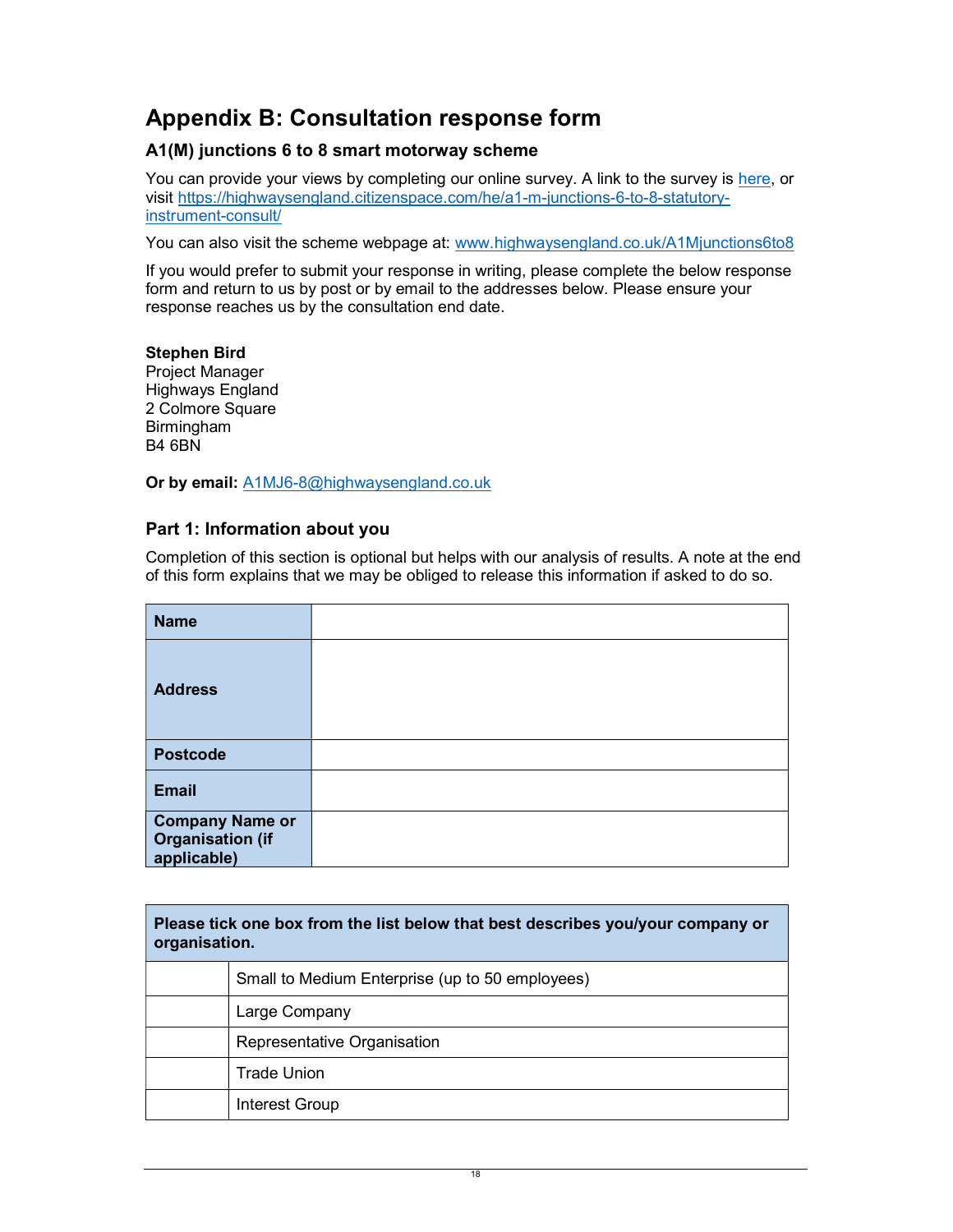|                                                                                                                                                         | Local Government          |  |
|---------------------------------------------------------------------------------------------------------------------------------------------------------|---------------------------|--|
|                                                                                                                                                         | <b>Central Government</b> |  |
|                                                                                                                                                         | Police                    |  |
|                                                                                                                                                         | Member of the public      |  |
| Other (please describe):                                                                                                                                |                           |  |
| If you are responding on behalf of an organisation or interest group, how many<br>members do you have and how did you obtain the views of your members: |                           |  |
|                                                                                                                                                         |                           |  |
|                                                                                                                                                         |                           |  |
|                                                                                                                                                         |                           |  |
|                                                                                                                                                         |                           |  |

### Part 2: Your Comments

| Q1. Do you consider that the proposal to introduce variable<br>mandatory speed limits on the A1(M) between junctions 6 to 8<br>will lead to an improvement in travelling conditions on this | <b>Yes</b> |  |
|---------------------------------------------------------------------------------------------------------------------------------------------------------------------------------------------|------------|--|
| section of motorway (please tick yes or no in the boxes<br>provided)?                                                                                                                       |            |  |
| Please provide any comments below.                                                                                                                                                          |            |  |
|                                                                                                                                                                                             |            |  |
|                                                                                                                                                                                             |            |  |
|                                                                                                                                                                                             |            |  |
|                                                                                                                                                                                             |            |  |
|                                                                                                                                                                                             |            |  |
|                                                                                                                                                                                             |            |  |
|                                                                                                                                                                                             |            |  |
|                                                                                                                                                                                             |            |  |
|                                                                                                                                                                                             |            |  |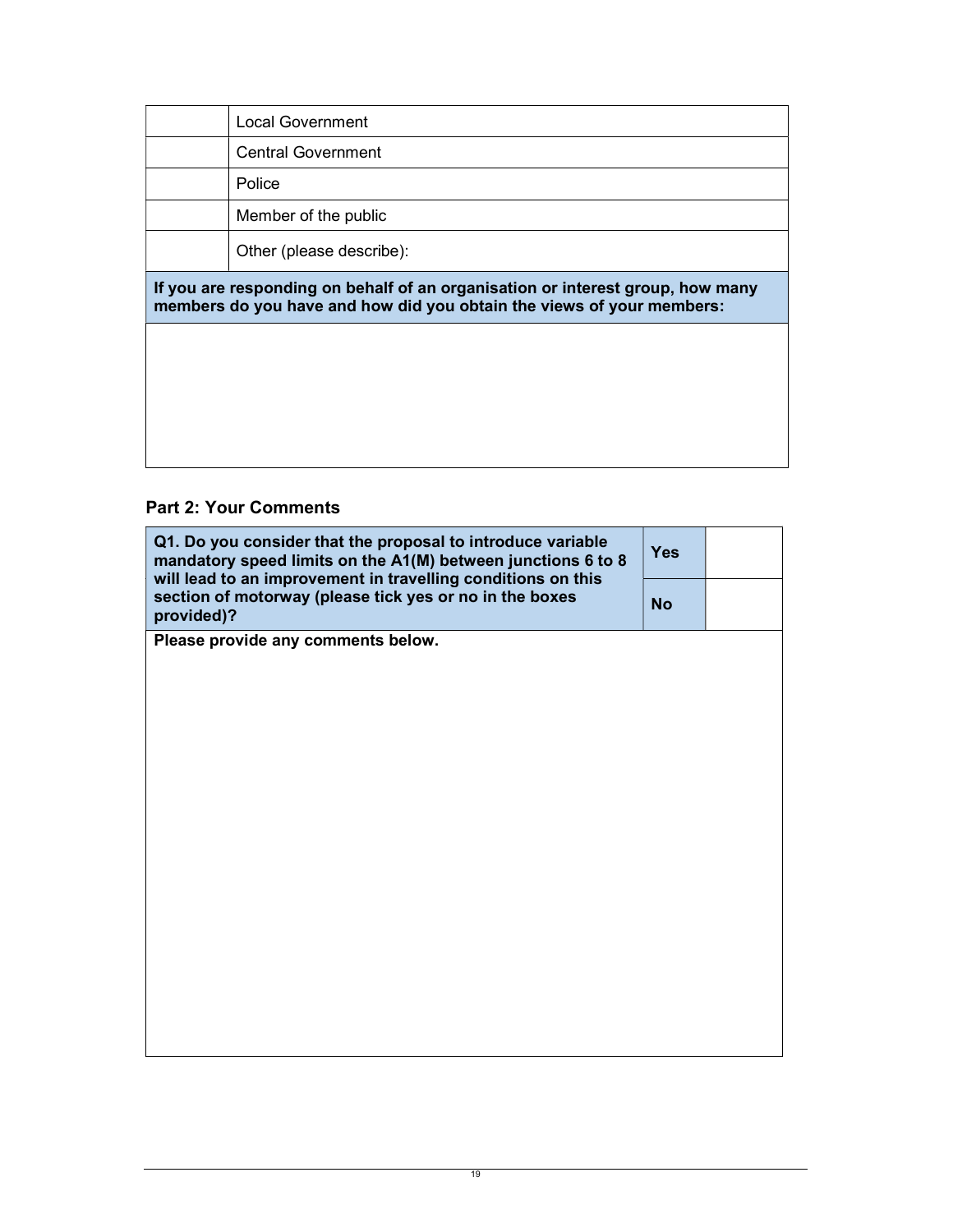| Q2. Are there any aspects of the proposal to introduce variable<br>mandatory speed limits on the A1(M) between junctions 6 to 8<br>which give you concerns? |  |  |
|-------------------------------------------------------------------------------------------------------------------------------------------------------------|--|--|
|                                                                                                                                                             |  |  |
| Please provide any comments below.                                                                                                                          |  |  |
|                                                                                                                                                             |  |  |
|                                                                                                                                                             |  |  |
|                                                                                                                                                             |  |  |
|                                                                                                                                                             |  |  |
|                                                                                                                                                             |  |  |

| Q3. Are there any additional comments you would like to make<br>about the proposal to introduce variable mandatory speed<br>limits on the A1(M) between junctions 6 to 8? |  |  |
|---------------------------------------------------------------------------------------------------------------------------------------------------------------------------|--|--|
|                                                                                                                                                                           |  |  |
| Please provide any comments below.                                                                                                                                        |  |  |
|                                                                                                                                                                           |  |  |
|                                                                                                                                                                           |  |  |
|                                                                                                                                                                           |  |  |
|                                                                                                                                                                           |  |  |
|                                                                                                                                                                           |  |  |
|                                                                                                                                                                           |  |  |

#### Note on disclosure of information

Under the General Data Protection Regulation (GDPR) Highways England is required to explain to consultees, stakeholders and customers how their personal data will be used and stored.

Highways England is permitted to collect personal data in carrying out our public functions, including the development of proposed road schemes. The duty to consult on introducing a Statutory Instrument to implement variable mandatory speed limits is provided by the Road Traffic Regulation Act 1984.

Personal data collected for the A1(M) junctions 6 to 8 scheme will be processed and retained by Highways England and its appointed contractors until the scheme is complete.

Under the GDPR you have the following rights:

- 1. Right of access to the data (Subject Access Request)
- 2. Right for the rectification of errors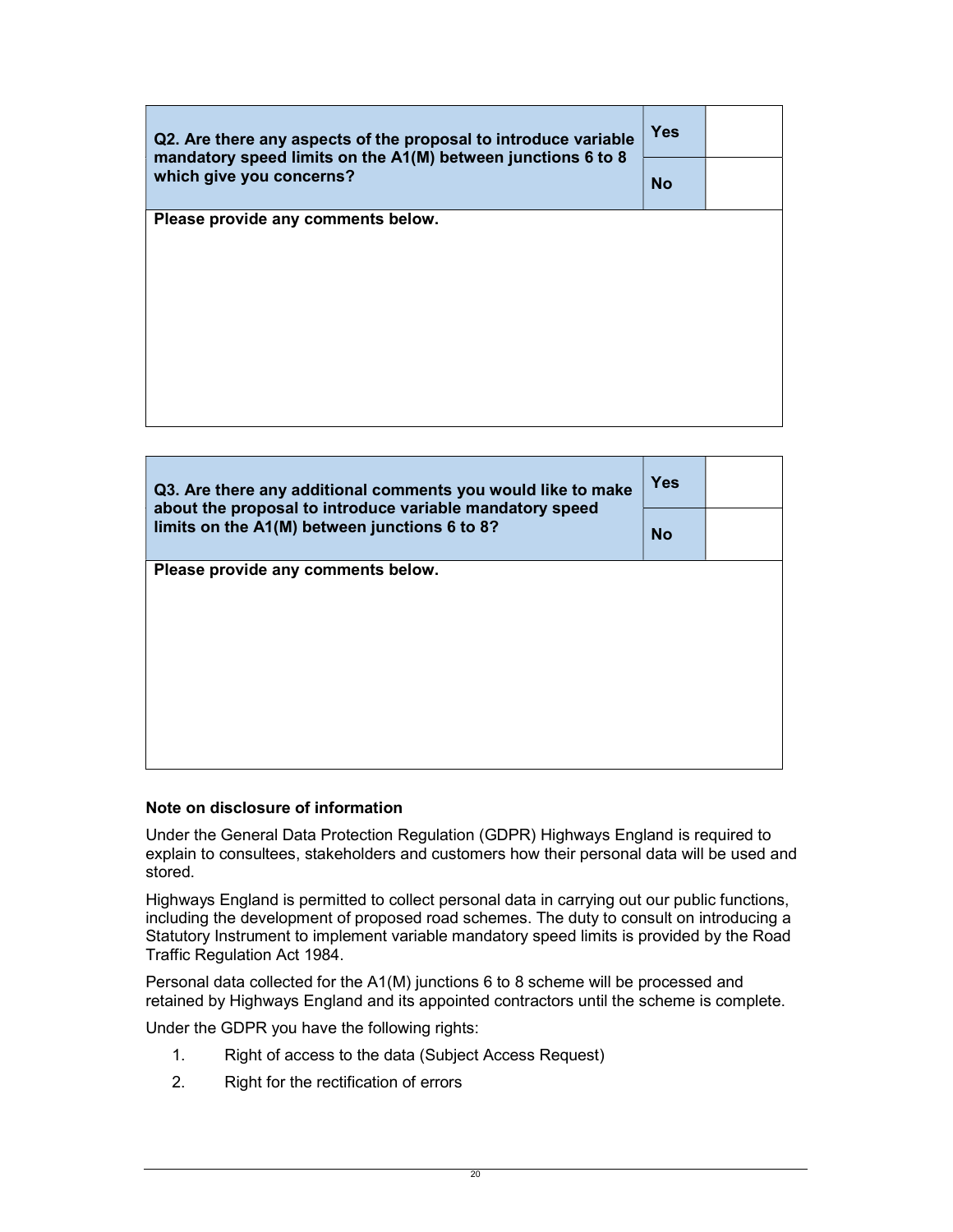- 3. Right to erasure of personal data this is not an absolute right under the legislation
- 4. Right to restrict processing or to object to processing
- 5. Right to data portability

If, at any point, Highways England plans to process the personal data we hold for a purpose other than that for which it was originally collected, we will provide you with information about what that other purpose is: for example, if we are requested to release information about consultation responses under the Freedom of Information Act 2000 or the Environmental Information Regulations 2004. Highways England will contact you prior to any further processing taking place to explain about that processing and to provide any relevant further information about the rights referred to above, including the right to object to that further processing.

You have the right to lodge a complaint with the supervisory authority, the Information Commissioner's Office.

If you'd like more information about how we manage data, or a copy of our privacy notice, please contact DataProtectionAdvice@highwaysengland.co.uk.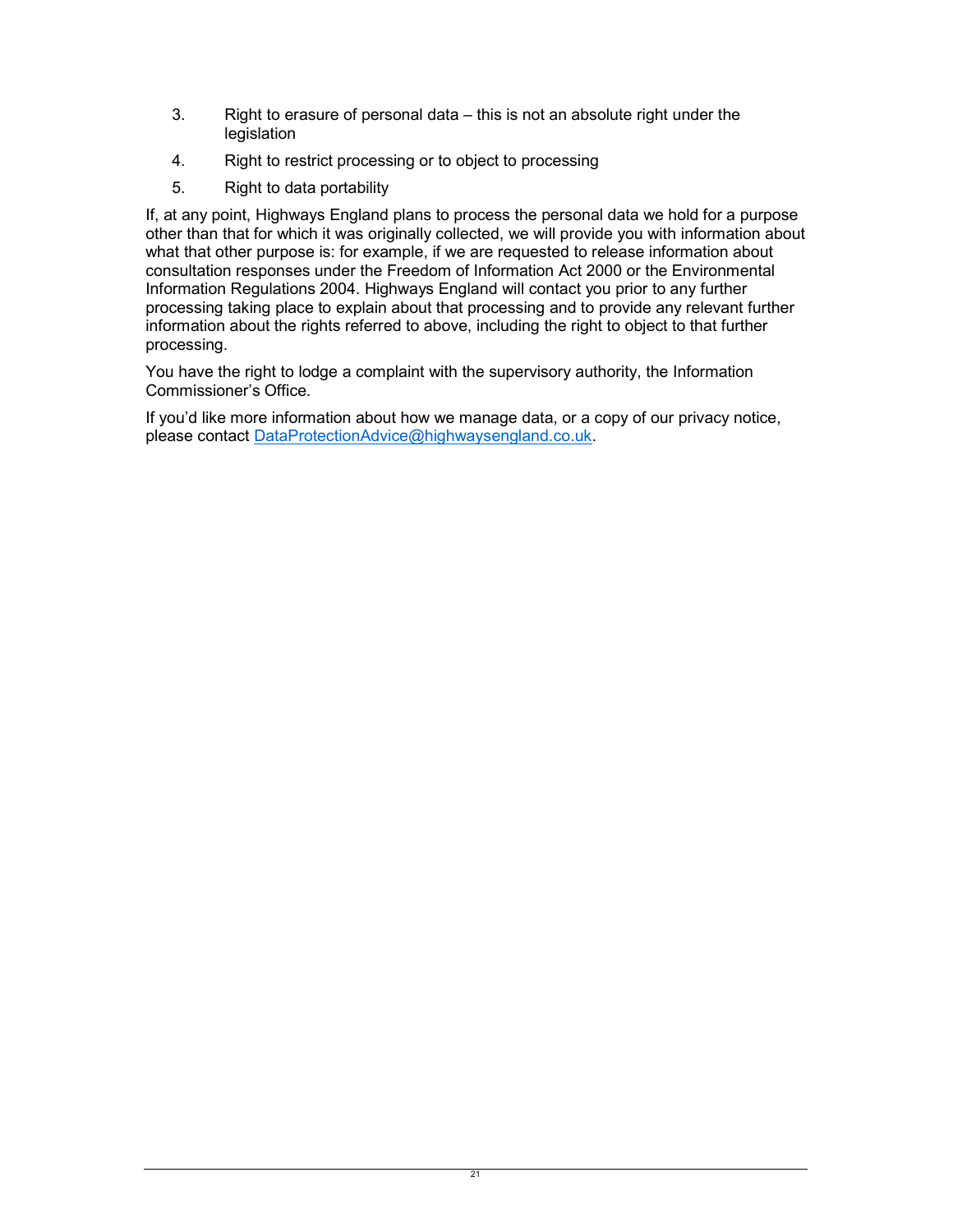## Appendix C: List of consultees

| <b>Government / Local Government bodies</b> |                                      |  |
|---------------------------------------------|--------------------------------------|--|
| Rt Hon Grant Shapps MP                      | Stephen McPartland MP                |  |
| House of Commons                            | <b>House of Commons</b>              |  |
| London                                      | London                               |  |
| SW <sub>1</sub> A 0AA                       | SW1A 0AA                             |  |
| Chief Executive                             | <b>Chief Executive</b>               |  |
| <b>Hertfordshire County Council</b>         | Stevenage Borough Council            |  |
| County Hall                                 | Daneshill House                      |  |
| Pegs Lane                                   | Danestrete                           |  |
| Hertford                                    | Stevenage                            |  |
| SG13 8DQ                                    | Hertfordshire                        |  |
|                                             | SG11HN                               |  |
| Chief Executive                             | <b>Chief Executive</b>               |  |
| Welwyn Hatfield Borough Council             | North Hertfordshire District Council |  |
| <b>WHBC Offices</b>                         | Council Offices                      |  |
| The Campus                                  | Gernon Road                          |  |
| Welwyn Garden City                          | Letchworth Garden City               |  |
| Hertfordshire                               | Hertfordshire                        |  |
| AL8 6AE                                     | SG6 3JF                              |  |
| Police and Crime Commissioner for           |                                      |  |
| Hertfordshire                               |                                      |  |
| Harpenden Police Station                    |                                      |  |
| 15 Vaughan Road                             |                                      |  |
| Harpenden                                   |                                      |  |
| Hertfordshire                               |                                      |  |
| AL54GZ                                      |                                      |  |

| <b>Emergency services</b>                   |                                       |
|---------------------------------------------|---------------------------------------|
| The Chief Executive                         | National Police Air Service           |
| East of England Ambulance Service NHS Trust | West Yorkshire Police                 |
| Whiting Way                                 | PO Box 9                              |
| Melbourn                                    | Laburnum Road                         |
| Cambridgeshire                              | Wakefield                             |
| SG8 6EN                                     | <b>WF13OP</b>                         |
| <b>Chief Constable</b>                      | <b>Chief Fire Officer</b>             |
| Hertfordshire Constabulary headquarters     | Hertfordshire Fire and Rescue Service |
| Stanborough Road                            | Service Headquarters                  |
| Welwyn Garden City                          | Old London Road                       |
| Hertfordshire                               | Hertford                              |
| AL8 6XF                                     | Hertfordshire                         |
|                                             | <b>SG137LD</b>                        |
| The Chief Executive                         |                                       |
| East Anglian Air Ambulance                  |                                       |
| Hangar E                                    |                                       |
| <b>Gambling Close</b>                       |                                       |
| Norwich Airport                             |                                       |
| <b>Norwich</b>                              |                                       |
| NR6 6EG                                     |                                       |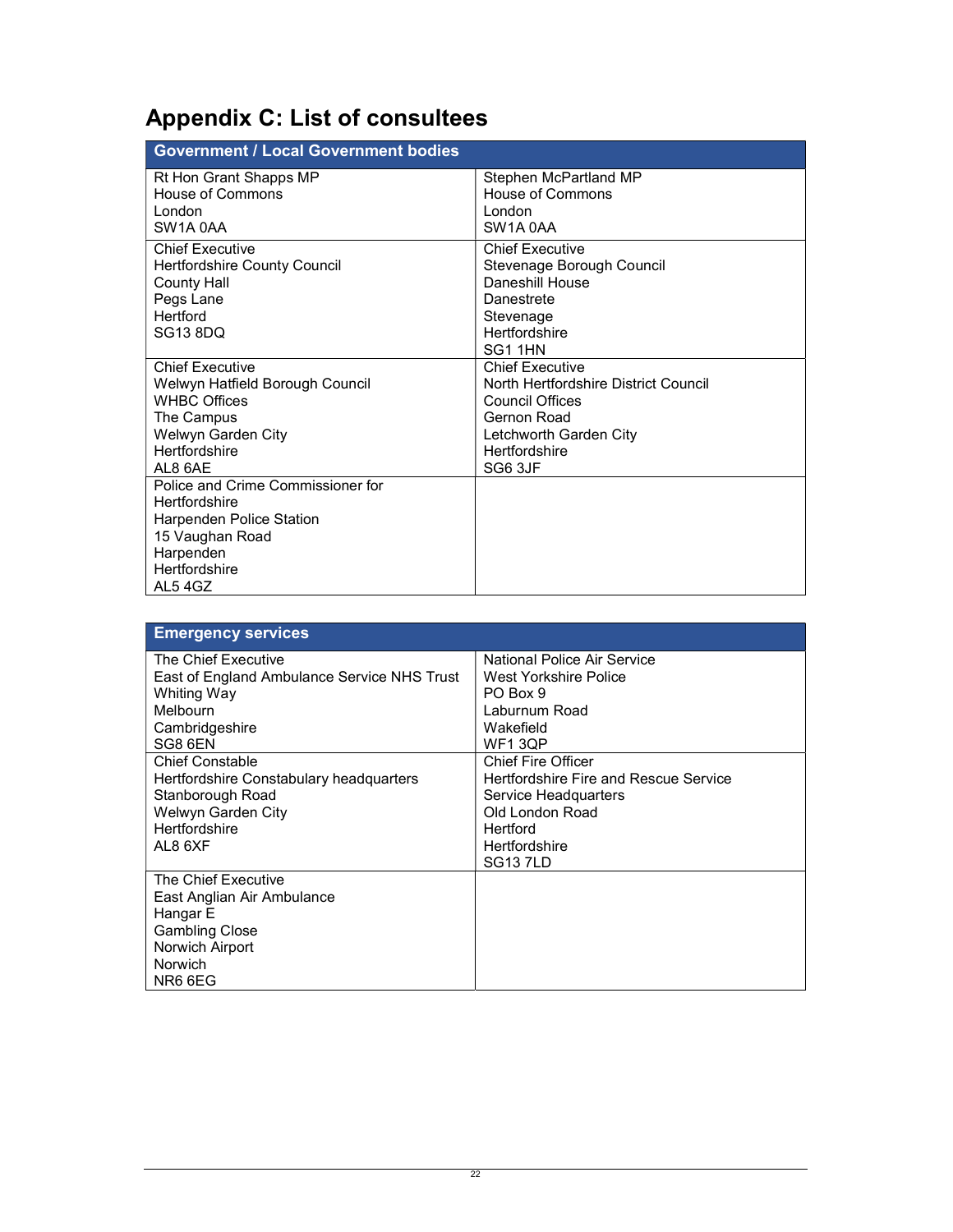| <b>Environmental advisory bodies</b> |                                   |
|--------------------------------------|-----------------------------------|
| Natural England                      | <b>Historic England</b>           |
| 4th Floor, Foss House                | 4th Floor                         |
| Kings Pool                           | Cannon Bridge House               |
| 1-2 Peasholme Green                  | 25 Dowgate Hill                   |
| York                                 | London                            |
| <b>YO17PX</b>                        | EC4R 2YA                          |
| <b>Environment Agency</b>            | Campaign to Protect Rural England |
| <b>Horizon House</b>                 | 5-11 Lavington Street             |
| Deanery Road                         | London                            |
| <b>Bristol</b>                       | SE <sub>1</sub> ON <sub>Z</sub>   |
| BS15AH                               |                                   |

| Road and transport organisations  |                                               |
|-----------------------------------|-----------------------------------------------|
| <b>DVSA</b>                       | Chairman                                      |
| <b>Berkeley House</b>             | <b>RAC Foundation</b>                         |
| Croydon Street                    | 89-91 Pall Mall                               |
| <b>Bristol</b>                    | London                                        |
| BS5 0DA                           | SW <sub>1</sub> Y <sub>5</sub> H <sub>S</sub> |
| The AA                            | The RAC                                       |
| Fanum House                       | RAC House                                     |
| <b>Basing View</b>                | <b>Brockhurst Crescent</b>                    |
| Basingstoke                       | Walsall                                       |
| Hampshire                         | <b>WS5 4AW</b>                                |
| <b>RG21 4EA</b>                   |                                               |
| The Institute of Vehicle Recovery | Green Flag                                    |
| Unit 11, Brook Business Centre    | The Wharf                                     |
| Cowley Mill Road                  | <b>Neville Street</b>                         |
| Uxbridge                          | Leeds                                         |
| UB8 2FX                           | LS1 4AZ                                       |
| Road Haulage Association          | <b>Freight Transport Association</b>          |
| Roadway House                     | Hermes House                                  |
| <b>Bretton Way</b>                | St John's Road                                |
| <b>Bretton</b>                    | <b>Tunbridge Wells</b>                        |
| Peterborough                      | Kent                                          |
| PE38DD                            | <b>TN4 9UZ</b>                                |
| The Alliance of British Drivers   | <b>British Motorcyclists Federation</b>       |
| PO Box 1043                       | 3 Oswin Road                                  |
| Stockton-on-Tees                  | <b>Brailsford Industrial Estate</b>           |
| <b>TS19 1XG</b>                   | <b>Braunstone</b>                             |
|                                   | Leicester                                     |
|                                   | LE3 1HR                                       |

| <b>Business organisations</b>     |                                      |
|-----------------------------------|--------------------------------------|
| Chairman                          | Hertfordshire A1 Corridor Consortium |
| Hertfordshire Chamber of Commerce | Hertfordshire County Council         |
| MacLaurin Building                | County Hall                          |
| 4 Bishops Square                  | Peggs Lane                           |
| Hatfield                          | Hertford                             |
| <b>AL10 9NE</b>                   | <b>SG13 8DN</b>                      |
|                                   |                                      |